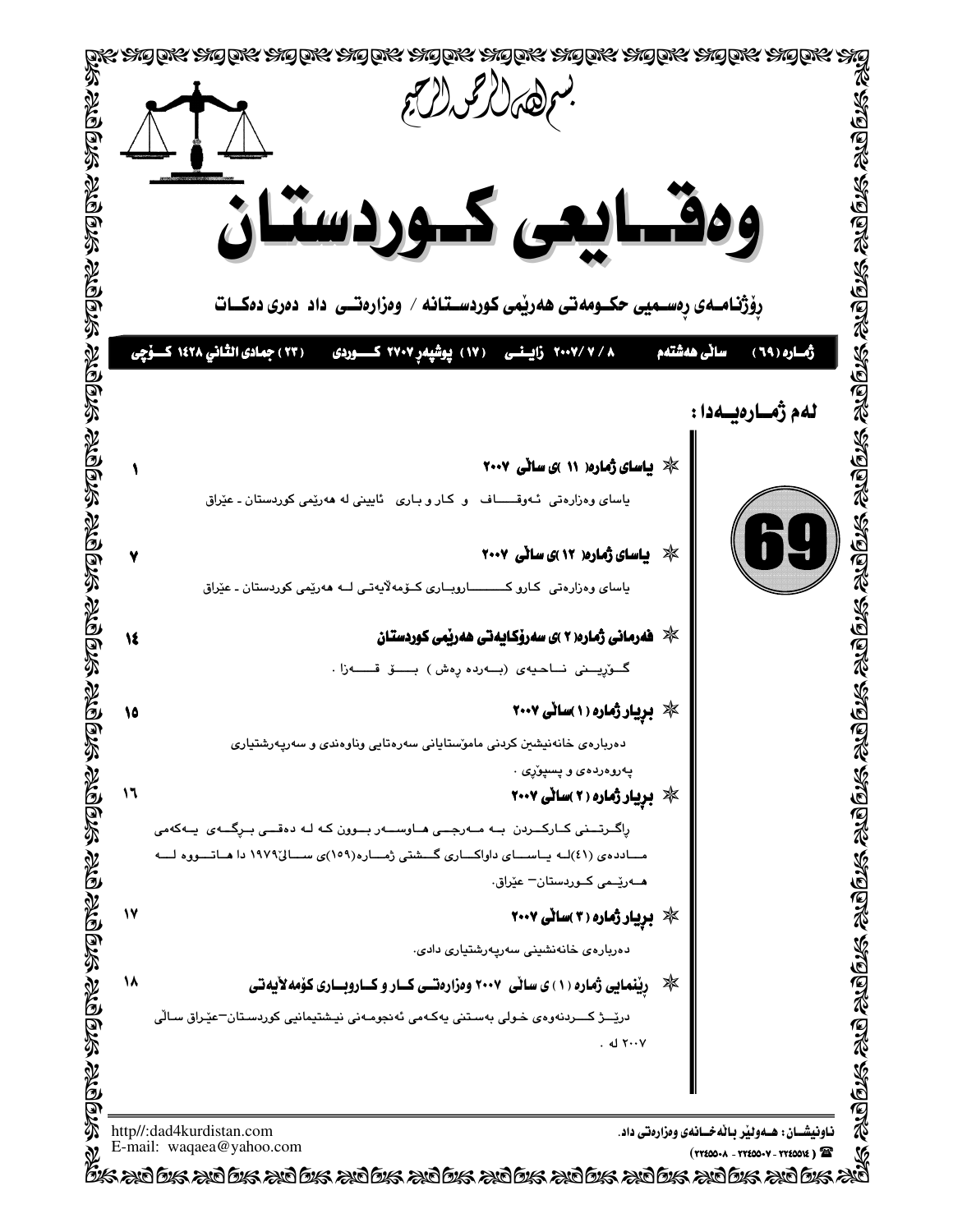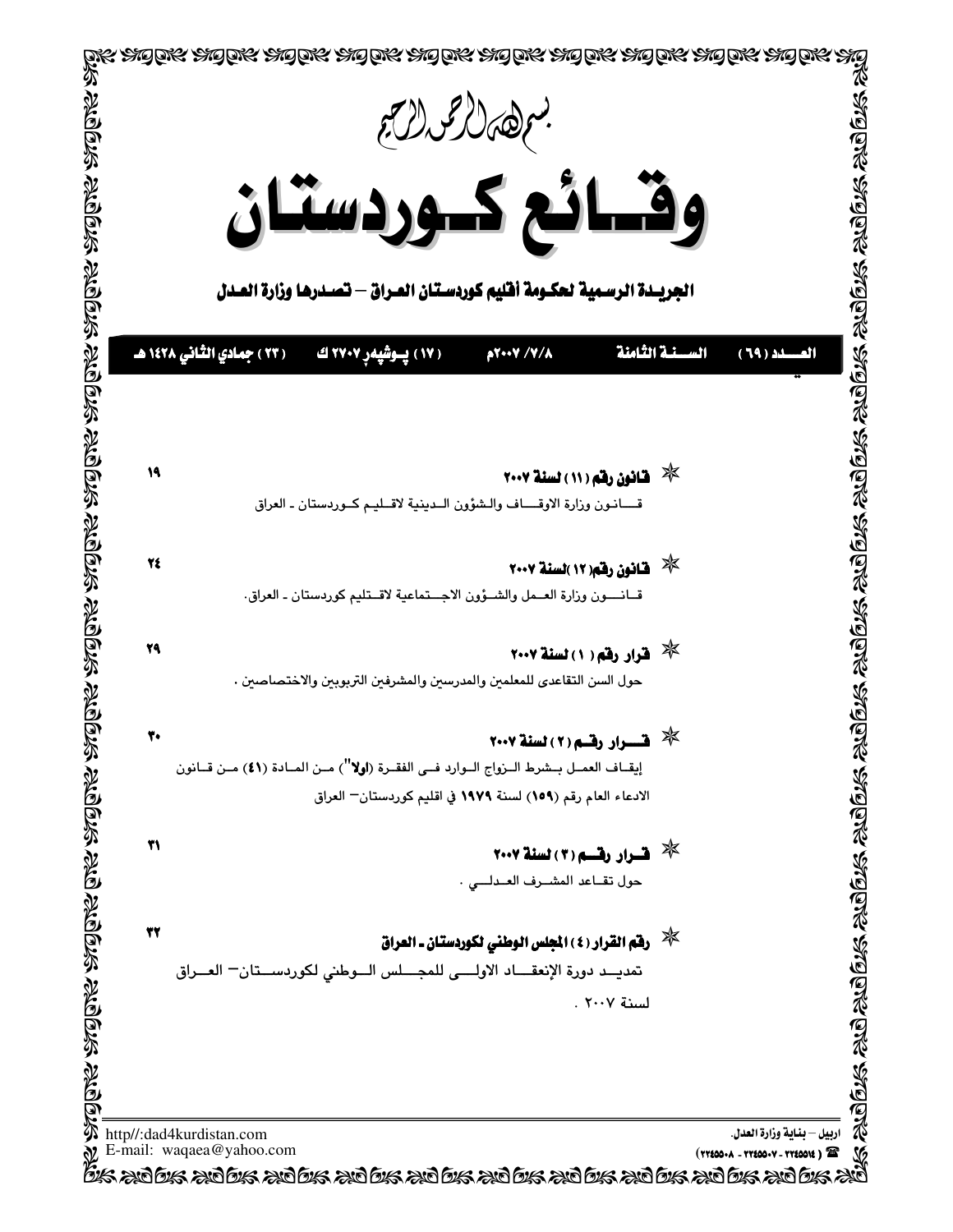### بهناوی خوای بهخشنده و میهرهبان

هەربمى كوردستانى عيراق سەرۆكايەتى ھەرپم سەرۆك

# ىمناوى گەنەوە بريار

# ڈمارہ ( ۱۳ ) سائے ۲۰۰۷

یاسـای وهزارهتی ئــهوهـّـاف و کــار و بــاری ئـابینی له ههریّمی کوردستان ــ عیّراق

بـــه پــــی ٌی نُـــهو دهســـهلاّتهی لـــه برِگـــهی (۱) ی مـــاددهی (۱۰) ی (یاســـای ســـهروّکایهتی هــــــهريْمي كوردســــتان – عيْــــراق)ى ژمــــاره (١)ى ســــالى ٢٠٠٥ ى هــــه مواركراو ييْمــــان دراوهو، بـــه پاٽيـــشتي ئـــهو پاســـاکاري پـــهي ئهنجومـــهني نيـــشتماني کورڊســـتان – عيّـــراق کردويـــهتي له دانیشتنی ژماره (۱۲ ) له( ۱۶ / ۰۵ / ۲۰۰۷) بریارمان دا به دهرکردنی:

# یاسای ژماره ( ۱۱ )ی ســانی ۲۰۰۷

# یاسای ومزارهتی نسموقساف و کسار و بساری فایینی له ههریمی کوردستان۔ عیراق ماددەى بەكەم :

مەبەست لەم زاراوانەي خوارەوە، ماناكانى بەرامبەريانە بۆ مەبەستى ئەم ياسايە:

**پهگهم: م**ەرێم : ھەرێمى كوردستان<sup>ــ</sup> عێراق . دووهم:وهزارهت : وهزارهتي ئەوقاف وكاروپارى ئابيني له هەرێم.

**سِيْيهُمْ:** وەزير : وەزيرى ئەوقاف وكاروپارى ئايينى .

**چوارهم:** بریکاری وهزارهت : بریکاری وهزارهتی ئهوقاف وکاروباری ئایینی.

**ييْنْچَهُمْ؛** ئەنجومەن: ئەنجومەنى بالآي ئەوقاف وكاروپارى ئايينى.

### ماددهۍ دووهم:

وەزارەت بۆ بەدىھێنانى ئەم ئامانجانەي خوارەوە كاردەكات:

**يەكەم:** گەشە يېدانى موشىيارى ئېسلامى و بلاوكردنـەوەي رۆشىنبىرىي ئېسلامى ويرەنسىييە

شكۆمەندەكانى. سندومه بدهخامی٠<br>- است است است که برای از این که برای در قالت می کنید که در این این این که در این این که در این<br>**دووم،** چاودیری کردنی کاروباری شوینه پیروزهکان بو مـهموو ئایینـهکان وریکخستنی www.moikurdistan.com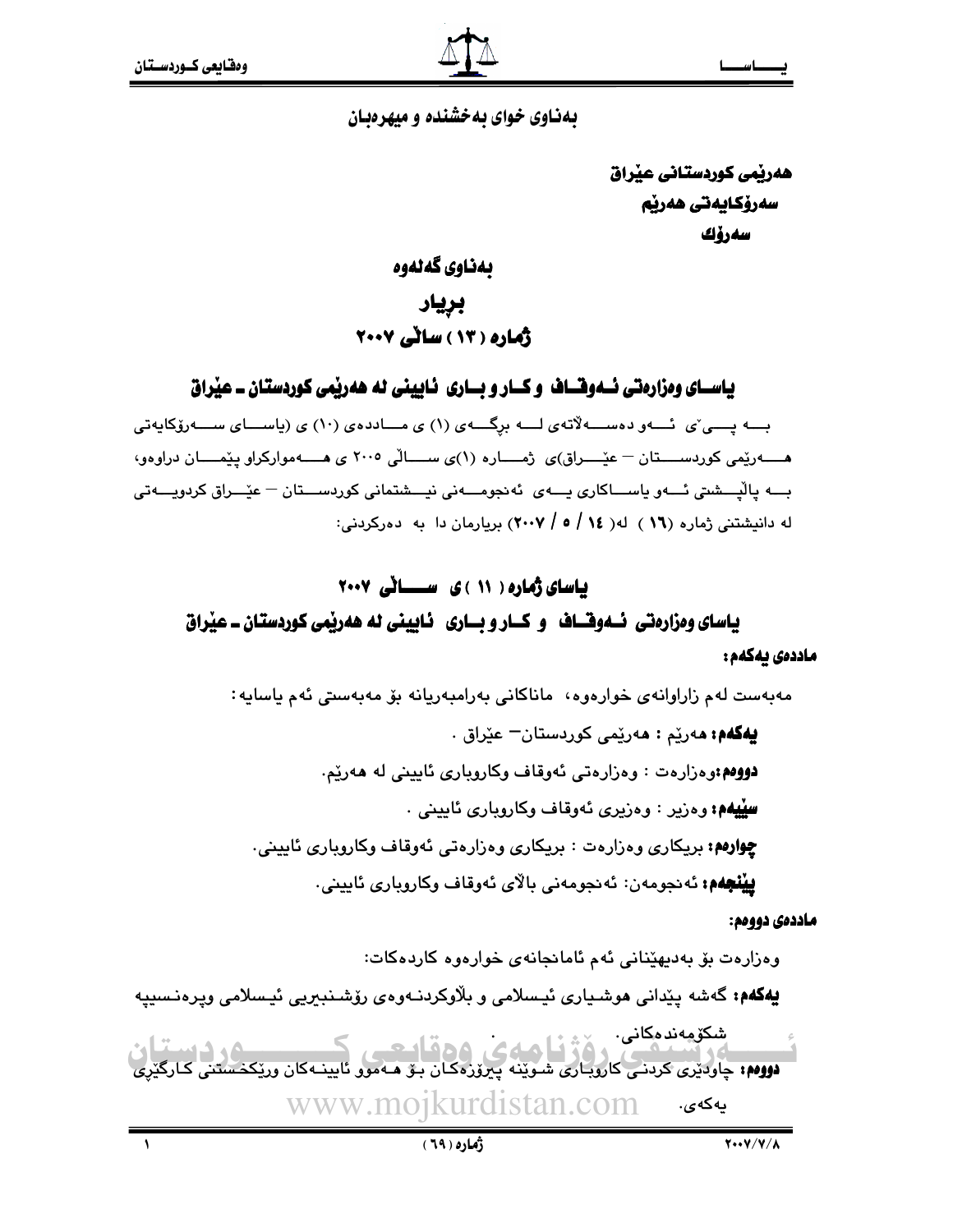- **سے پــهم:** ریکخـستنی کاروپـاری حــهج وعـومره بـۆ موسـلمانان بهشـێوهبهکی وا داد پــهروهری لــه دهسنيسشانكردني ئەوانسەي حسەج كىردن دەيانگريتسەوە دابىين بكىرى و پيداويىسىتى پـهکانی سـهفهرکردن ومانـهوهو خزمهتگورارییـهکانی شـیاو بـهحاجیان دابـهن بکـریّ، بـهجوّريّكي وا ئاســايش دابــين بكــريّ وكارهكــان بهباشــترين شــێوه رايـهرێنــدرێن بــه هەماھەنگى كردن لەگەلّ وەزارەت ولايەنە يەيوەنديدارەكاندا.
- **چوارهم:** کارویاری ئەوقاف وسەریەرشتی کردن و چاودێری کردنیان بـه جـۆرێکی وا رێـك بخرێـت کـه مهرجهکانی وهقفکاران وسوودی زۆری وه بهرهیدان دابین بکات و داهاتهکانی وهقف یـاخود ههر داهاتێکی دیکه له حیسابێکی تایبهت بهناوی وهزارهتـهوه دابنـریّ و خـهرج کردنـی بـه شێوهیهکی وا بێت که خزمهتی مهرجهکانی وهقفکاران و سوودی وهزارهت بکات.
- **يينجــــهم**: گرنگـــي دان بــــه ئـــاييني پــــاکي ئيـــسلام وئايينــــهکاني ديکــــه وکهلــــه.پورهکانيان وريّزگــرتني زانايــان وييــاواني ئــاييني وياراســتني يايــهي كۆمەلايــەتييان وچــاككردني بساري ژيانيسان تساكو چسالاكي ئسابيني ونيسشتماني و نەتسەوەيي و كۆمەلايسەتى بەشێوەپەكى وا بنوێنن كە خزمەتى كۆمەلگاي كوردستانى بكات.
- **شەشـــــەم:** بــــەمێز کردنــــى يەيوەنـــديى لــــە نێـــوان ئــــايين و ئـــايينزا و تايەفــــەجۆر بــــە جۆرەكانى كوردستانى عىراق.
- **حھوتـــــھم:** دروســـت كـــردن ونۆژەنكردنـــــهوهي مزگــــهوت ويـهرســـتگاكاني ديكـــه ودابــــعن كردنــــي پٽويــستي پــهکانيان لـــه شــوٽِني پٽويــست ودابــين کردنـــي خــانوو بـــۆ پـــٽش نوٽيــژ و وټاريێژان لهو مزگهوټانهي که دروست دهکرێن.
- **ههشتهم:** پهپرهوي کردنـي هـهموو شـتێکي نـوی ّلـه بـبری ئيـسلامي لـه جبهـان دا و بـهديهێناني بـه يەكگەيـشتن لەگـەلّ زانايـان ودەزگـا رۆشـنبـريى وزانـستيەكانياندا بـۆ زيـادكردنى زانيـارى ئیسلامی وناساندنی گەلی کورد و دەورەکەی لە بەرگری کردن لــه ئیـسلام و بلاوکردنــەوەی به عالهم و دەولەمەندكردنى كە لەيوررە رۆشنبىرىي و شارستانى يەكەي.
- **نۆيىـــــــەم:** بــــــەدوا چــــــوونى يەرەپێــــــدانى بەرنامــــــەكانى خوێنــــــدن بــــــۆ لێكۆڵێنــــــەوە ئيـــسلاميهكان بــــه جـــۆرپكي واكــــه بــــبرى بــــهكافر دانــــان وكـــافرى وتوندوتيــــژى ئـــابيني وتــــــرۆر لـــــه قۆناغــــه جياجياكــــان دا وەلابنــــرىٰ و قوتابخانــــه ي شــــياويان دابسين بكبريّ ولسه نسويّ ئاسستهكاني ليُكوّلينسهوه ئساييني يسهكان لسه يسهيهانگاو کے لائج وخویف دی جے لا دابنے کی بے جے زریکی وا دہ رچے وواندنی زانے کی بے توانے له وتارينژي وزينتهايي كه ري نايليني وفتواي شارعي دابين بكاس VV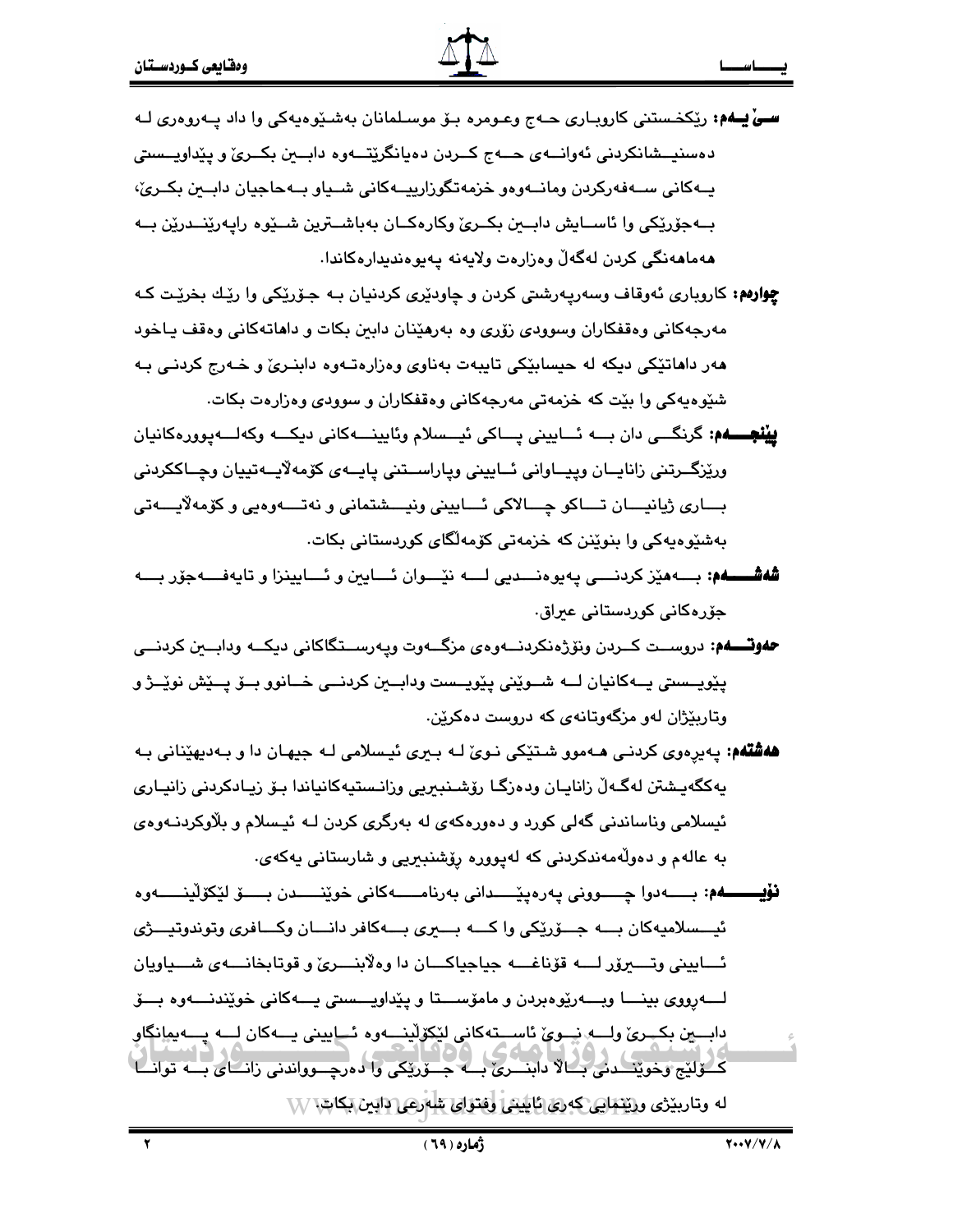- **دهيـهم:** گرنگـي دان بـه کارويـاري ئـايين وتايهفـهو ئايينزاکـان لـه هــهريم دا بـه جـۆرپکي وا گيـاني لیّبووردهیی له نیّوان ئایینهکان بهدی بیّنیٌ وبهیهکگهیشتنی نیّوانیان دابین بکات.
- **يسازدهم:** كــاركردن لــه يێنــاوي ئامــادەكردنى نەوەپــەك لــه زانايــانى موســلمان كــه ئاســتێكى زانـستي ئــاييني بــهرزيان لــه چوارچـێوهي بــاوهري ئيـسلامي ياكـدا هــهبێت ودوور بـن لــه توندوتيـژي وتـي په رانـدن و بـيري بـه كـافركردن ورۆشـنبيريي يـهكي فـراوان وگيـانێكي نەتەرەپى يان ھەبێت ويەرگرى لە دەسكەوتەكانى گەلى كوردستان بكەن.
- **دوازدهم:**ئامـاده کردنــي هــهموو هۆپــهکي خزمــهتگوراري لــه هــۆلّ ويێوپــستيهکاني بۆنــه ئــاييني وکۆمەلاپەتپــەکان بـــە جــۆرێِکی وا پێــشکەش کردنـــی باشـــترین خزمـــەتگوزاری بـــۆ كۆمـــەلگا لـــەكاتى پيويـــستى دا دابـــين بكـــات، لەگـــەلّ كردنــــەوەى هـــۆلى تايبــــەت بەئافرەتان بۆ بۆنە كۆمەلاتى يە ئايينى يەكان.
- ســـيْزدهم:کردنـــهوهى خـــولى يێويـــست وبـــهردهوام بـــوونى بـــوّ بـــهمێزکردنى توانـــاى پـــێش نوێژ و وتاریێژ وییاوانی ئاپینی له ههرێمدا.
- **چــــواردەم**:حێکردنــــەوەي دەرچـــووانى ئامـــادەبى ويــــەيمانگاو كۆلێجـــە ئيـــسلامپەكان لــــە هـــــــوريّم لـــــــوناو فــورمانگــــوکاني وهزارهتــــي ئــــووقاف، بــــوّ ســــووبر وهرگــــرتن لێپــــان لـــه شـــۆێنە يێويـــستەكان وئەمـــەش بـــەدانانى كەســـى خـــاوەن ئاســـتى بـــەرزى زانستي و هوشياري تهواوي نهتهوهيي دهبيّت.
- **يــــازدەم: م**انــدانى بەســتنى كــۆنگرە بــۆ چەســـياندنى رۆشـــنبىريى دايـــەلۆگ و بـــە يەكـــەوە ژیانی ئاشتیانه لەناو ئاپینەكان دا.

– بیکهانهکانی وهزارهت–

#### ماددەى سى يەم:

وهزارهت لهم يێكهاتانهى خوارهوه يێكديٚ:۔

**يەكــەم: وەزيـر:** ســەرۆكى بـالاي وەزارەتــە ويەريرســە لــە بــەرێوەبردنى كارەكـانى وئاراسـتەكردنى سیاســه-تهکهی وسهرپـهرشــتی وچــاودێری کردنــی ولــهو،وه هــهموو ئــهو برپــار و فــهرمان ورێنماییانه دەردەچن کە پەيوەندىيان بـە ئەركـەكانى وەزارەت ويێكھاتـەكانى ودەسـتەلات وهــهموو کارويــاره هونــهري وکــارگێريي ورێکخـستن بــه پێـي حوکمــهکاني پاســاوه ههيــه و لەبەردەم ئەنجومەنى وەريران بەريرسە بەو ناوەي كە ئەندامێكى ھاوكارە لەو ئەنجومەنىەدا و بۆي مەيە مەندى لە دەسەلاتەكانى خۆي بە بريكارى وەزارەتەكە،يان بەريوەبەرەگشىنى پەكان يان مەر نەرەلىيەرىكى راەزار انتەكە بىلىيرى كە خۆي بە باشى برانى.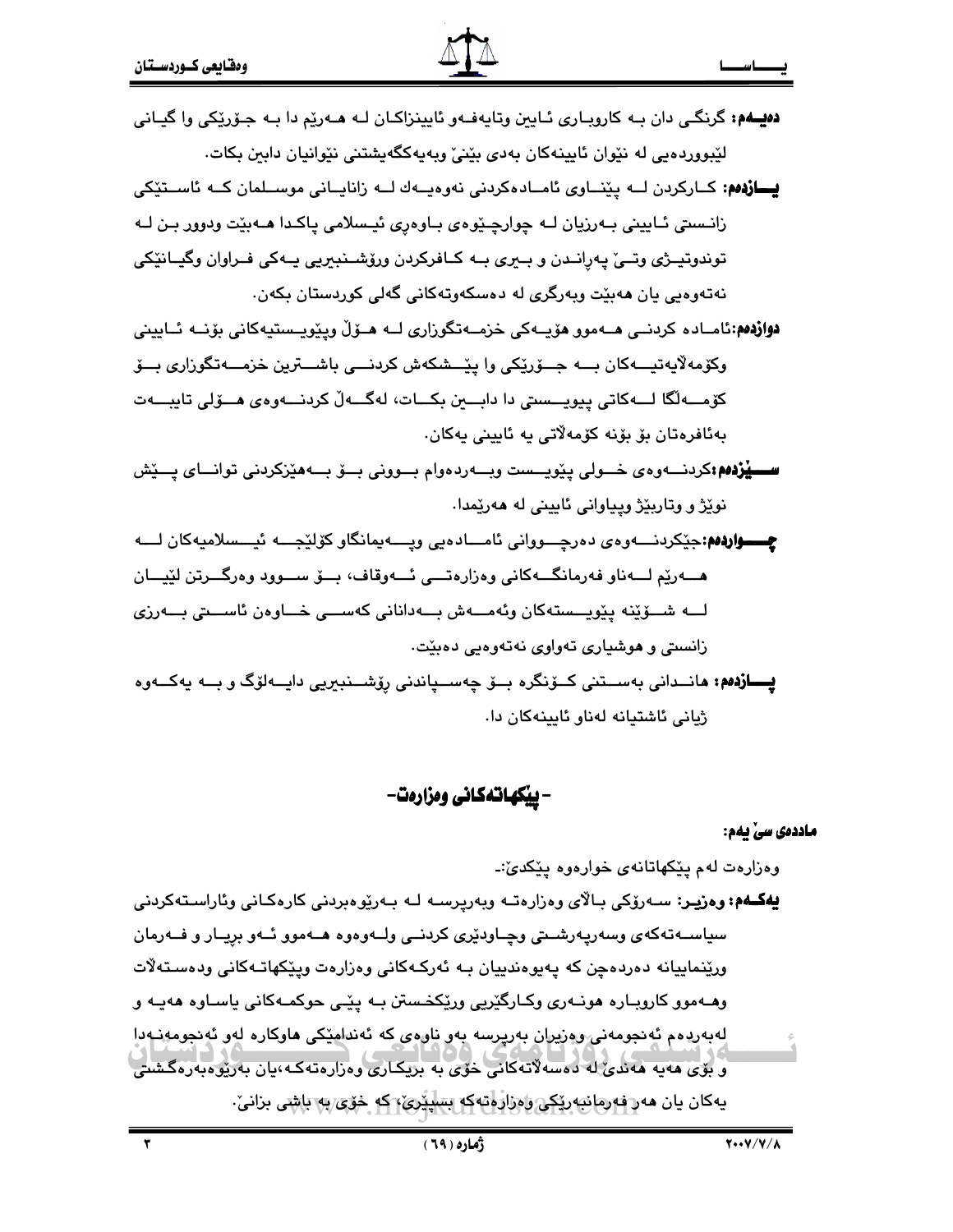**دوومم: بریکاری و دزارهت**: یارمهتی و دزیر دهدات له ئاراستهکردنی کاروباری و دزارهت وسهرپهرشتی کردنی کارهکانی له چوارچێوهی ئهو دهستهلاتانهی که لهلایهن وهزیرهوه پـیّ ی دهدهریّ و

دهبيٌ بروانامهي بەرايى پسپۆرى زانكۆى ھەبێت وخاوەن شارەزايى وكارامەيى بێت.

- **سینیهم: نووسینگەی وەزیر:** فەرمانبەرێك بـەرپیوەی دەبـات كـە بروانامـەی بـەرايى زانكـۆی ھـﻪبیدت و چەند فەرمانبەرێك ياريدەي دەدەن.
- <mark>چِوارەم:نووسىينگەي بريكارى وەزارەت</mark>: فەرمانبەرێِك بەرِێوەى دەبات كە برِوانامـەى بـەرايى زانكۆى هەبێت وچەند فەرمانبەرێك پاريدەي دەدەن.
- **پینجهم: راویزگاران**: ژمارهیان له چوار کهس زیاتر نابیّ ودهبیّ خاوهن بروانامهی بهرایی زانکوّ بـن و خـاوهن شـارهزايي و كارامـهيي بـن ودوانيـان لـه موسـلمانان ويـهكيكيان مهسـيحي وئـهوي دیکهیان ئێزدی دهبێت.
- **شەشەم:پشكنێرى گشىتى لە وەزارەت**: بەپلەى بەرێوەبەرى گشىتى دەبىٚ و وەزير دەيپـالێوى ودەبـێ بروانامهی بهرایی زانکۆی **م**هبێت وخاوهن شارهزایی و پسپۆری بێت.
- **حەوتەم؛بەرێوەبەرايەتى گشتى كاروبارى كارگێريى ودارايى:** بەرێوەبەرێكى گشتى بەرێوەى دەبـات که بړوانامهی بهرایی زانکۆی ههبێت وخاوهن شارهزایی و کارامهیی و پسپۆری بێت.
- **هەشتەم: بەرێوەبەراپەتى گشتى حەج وعومرە**:بەرِێوەبەرێکى گشتى بەرپۆەي دەبـات کـﻪ بروانامــ*ەي* بەرايى زانكۆى ھەبێت وخاوەن شارەزايى و پسپۆرى بێت.
- **نۆيەم: بەرێوەبەرايەتى گشتى ئايينى مەسىحى**:بەرێوەبەرێكى گشتى بەرێوەى دەبات كە بروانامــ*ەى* بەرايى زانكۆى ھەبێت وخاوەن شارەزايى و پسپۆرى بێت.
- **دەيەم؛بەرێوەبەرايەتى گشتى ئايينى ئێزدى**:بەرپێوەبەرێكى گشتى بەرپێوەى دەبـات كـە بروانامـەى بەرايى زانكۆى ھەبێت وخاوەن شارەزايى و پسپۆرى بێت
- یازدهم؛بهریوهبهرایهتی یه گشتی یهکانی ئهوقاف و کاروباری ئایینی له پاریزگاکانی ههریم: مهر یهك لەوانە بەرێوەبەرێکى گشىتى بەرێوەى دەبات کە بروانامەى بەرايى زانکۆى ھـﻪبێت وخـاوەن شارەزايى و پسپۆريى بێت.

### ماددەى چوارەم:

ئەنجومەنى بالاي ئەوقاف وكاروبارى ئايينى.

- **یهکهم:** ئەنجومـەنێك لــه دیـوانی وەزارەت پێـك دى، پــی ٔی دەگـوتری (ئەنجومـەنی بـالای ئــەوقاف وكاروباري ئاييني) لەمانە يێك دێ:
- ان 
- - !1-<-0!0-%K07B%<E@\* www.mojkurdistan.com A B۱– وەزير: <sub>س</sub>سەرۆكە سىمىستان.<br>مەنبەر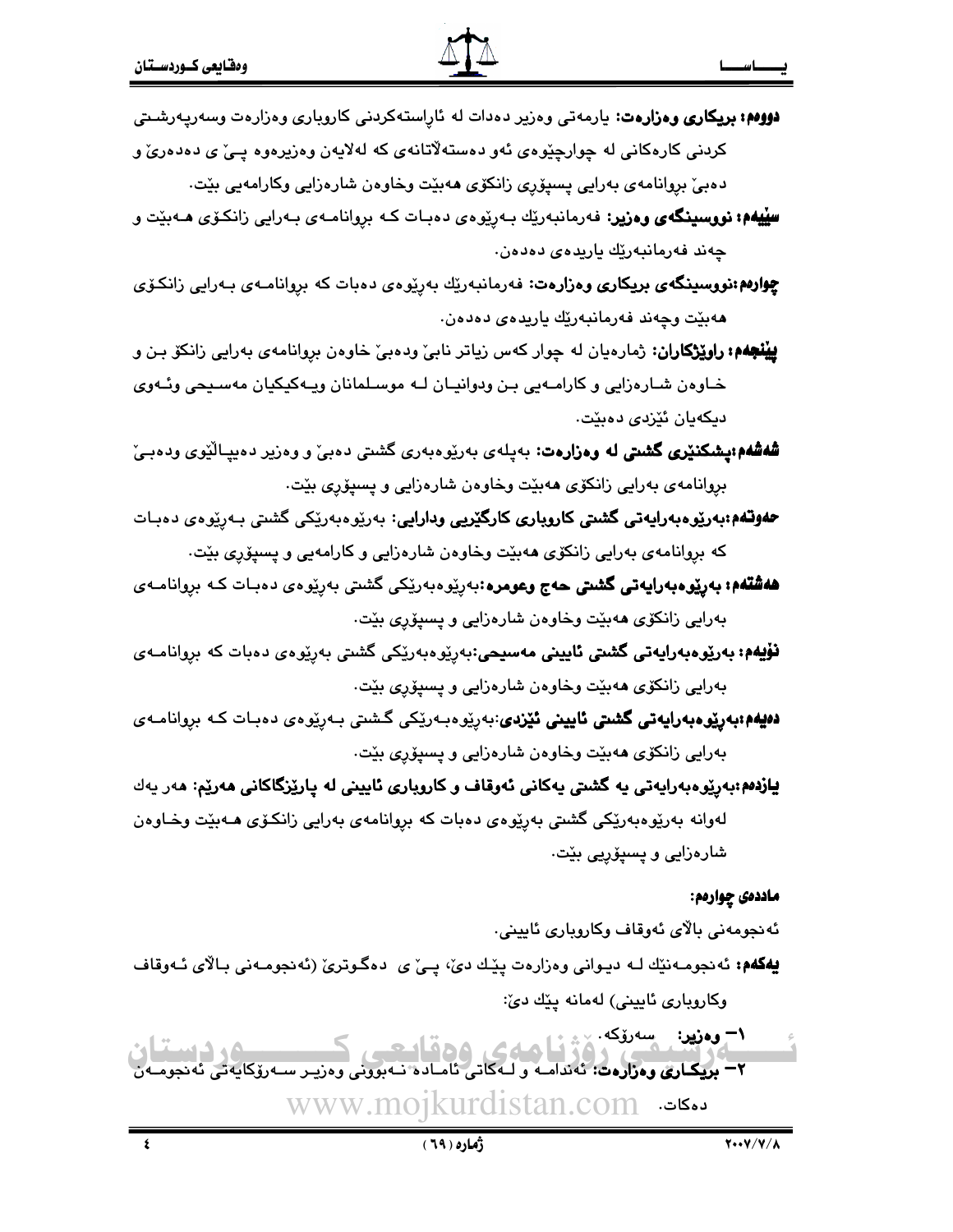۳ـ بەريوەبەرە گشتى يەكان و راويژكارانى وەزارەت: ئەندامن.

# ٤ـ نوێنەرى وەزارەتەكانى دادو فێركردنى بالا و توێڑينــەوەي زانـستى و يــەروەردە و دارايـى وئــابووري و شــارەوانى يــەكان و كــشتوكالْ و رۆشــنبيريى بــه مــەرجىٰ لــه يلــهي بەرپوەبەرى گشتى كەمتر نەبى: ئەندامن

<sup>0</sup>–چوار له گەورە زانايانى ئايينى ئېسلامى كە وەزير ھەلبان دەبژێرێ : ئەندامن

دووم: ئەنجومــەن بـۆى ھەپــە لــە كـاتى يێوپـسىتى ولەســەر داواى وەزيـر يــەنا بباتــە بـەر شـارەزا ويسيۆران.

### ماددەى يېنجەم:

ئەنجومەنێكى زانسىتى لە وەزارەت پێك دى و پێكھاتـﻪ وپـسپۆرى وتايبـﻪت مەنـدى يـﻪكانى بـﻪ يىرەويكى تايبەت دەسنېشان دەكرىٰ.

#### ماددەى شەشەم :

**يهکهم**: کارو تايبهت مەندى يەکانى يێکهاتەکانى وەزارەت بە يېرەو دەسنيشان دەکرێن.

- **دووم**: وهزیر بۆی هەیە بەرێوەبەرایەتی یان بەش یا خود هۆبەی تر لەناو یێکهاتەی وەزارەت لەنویّ دابمەزرێنيّ يا لێڀکيان بدات ياخود ھەڵيان وەشىێنێتەوە بـەيـێ ي پێويـستەکانى کارەکـەي لەكاتى يۆيست دا.
- **سيپهم**: وهزيـر بـۆي هەپــه ليژنــهي هەميـشەيي يـان كــاتي لــه وهزارهت پێـك بـێني وكــاري تايبــهت بــه چــالاکی وکارہکــانی پــی یــسیێری ئهمــهش بــه یێــی حوکمــهکانی یاســا کــار پٽکراوهکــان ويـــيرهوو ريٽنمــايي پـــهکاني کــه بـــهيـٽي ئـــهو پاســايه دهرچــوون دهبٽــت وبۆيىشى ھەيــە يــشت بــە شــارەزاي يــسيۆر لــە نــاو ھــەرێم ببەســتێ و ئەگــەر لــە دەرەوەش بے' ئەوا رەزامەندى ئەنجومەنى وەزيرانى دەويّت.

#### ماددەي حەوتەم :

وەزیر بۆی مەپە رێنمايی پێویست بـۆ ئاسـانکاریی جـیٚ بـەجیٚ کردنـی حوکمـەکانی ئـەم ياسـايە دەربچوێنىٚ٠

#### ماددەى ھەشتەم :

يێويسته ئەنجومەنى وەزيران ولايەنە پەيوەندىدارەكان حوكمەكانى ئەم ياسايە جێبەجىٚ بكەن. ماددەى ئۆيەم : ﴿ بامهه، وهقابعت

باسای وَمَزَارَةَتِی نَّهُوقَافَ وَ کَـَـار وَ بِــَـارِی نَایینی ژماره(۷)ی سالی ۱۹۹۲ و مـهموار کردنهکـهی WWW.mojkurdistan.com مەللەمومشىيتەوە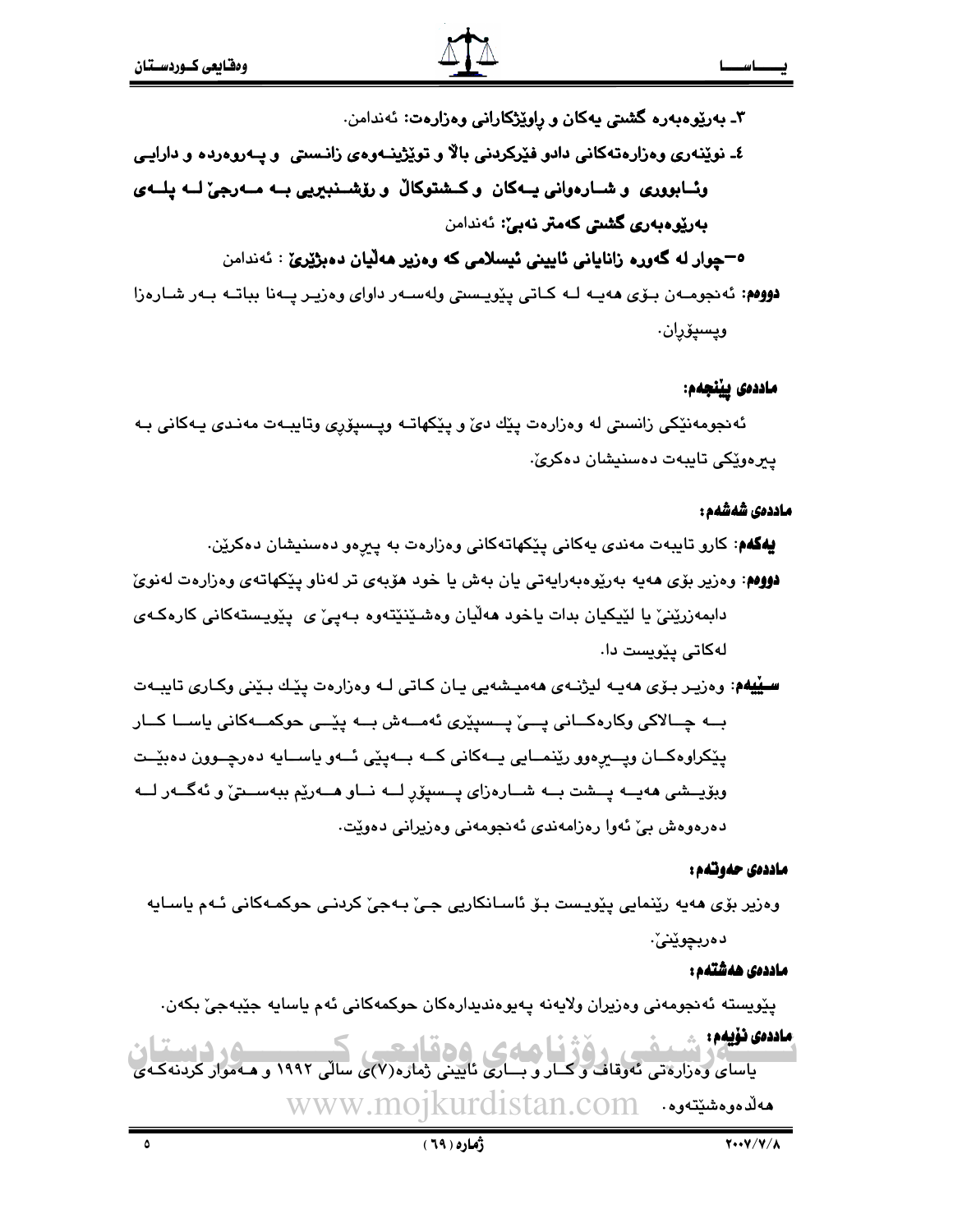#### ماددەى دەيمە :

کار بەھىچ دەقێكى ياسايى يا بريارێك ناكرىّ گەر لەگەڵ چوكمەكانى ئەم ياسايە ناكۆك بێت. ماددەى بازدەم :

ئــهم ياســايه لــه رۆژى دەرچــوونيەوە كــارى پێـدەكرىّ و لــه رۆژنامــهى فــهرمى ( وەقــائيعى کورېستان) پلاوېدمکريتهوه٠

### مسعود بارزاني

سەروكى ھەربمى كوردستان-عىراق

هەو لڭر ۲/ جوزهردان/۲۷*۰۷ع* کوردی ٢٤ / ئايار / ٢٠٠٧ زاينى ٧ /جماد الاول / ١٤٢٨ كۆچى

هۆيه يێويستي يەكاني دەرچوواندني ئەم ياسايە –

لـــه يێنـــاو هێنانـــه٥ي پـــهيامي پــــهرۆزي ئيـــسلام و پتــــهوكردني پهيوهنـــدي پـــه راســـتهكاني ويــــهكتر ويـــستن و خۆشەويـــستى بــــهريـاكردن لــــه نێـــوان ئـــايين وئاينزاكـــان وئامـــادەكردنى نەوەبـــــەك لـــــــــە زانــــــاى بـــــــەتواناي چـــــــەكدار بـــــــه هوشــــــياريى ئـــــابينى ونه تــــهوهيي ونيــــشتماني دژ بــــه بــــــري بــــهكافر كــــردن وتـــــــروّر وتوندوتيــــرّي وخــــاوهن رۆشىسىنېيرىيەكى فىسىراوان وبىسىق يێىسىشكەش كردنىسىي باشىسىترىن خزمىسىەتگوزارى بىسىە يەرســـتگاكان و بــــەريوەبردنى كاروبــــارى وەقـــف و بــــه هيزكردنــــى يەيوەنـــديى لــــه نيْـــوان ئسايين و ئايينزاكسان ويسق ياريزگساري كسردن لسه كهلسهيووري زانسستي زانايساني كسورد كسه بەبەشىڭكى گىرنگ لـــە كەلـــەيوررى ئيـــسلامى جيھـــانى بـــە درێـــژايى مێـــژوو دادەنـــرىّ و ويــــه كارهێناني بـــــوّ بهرزكردنـــــهوهي ئاســـــتي زانــــستي و يـــــێش كــــهش كردنـــــي باشـــــترين خزمـــهتگوزاری بــــۆ گـــهلی هــــهریمی کوردســـتان لـــه هـــهموو بۆنـــه ئـــایینی پـــهکان دا . ئـــهم <sup>یاسایه ده</sup>زدویتنانشی رؤژنامهی وهقایعی ک<del>ست م</del>وردستان

www.mojkurdistan.com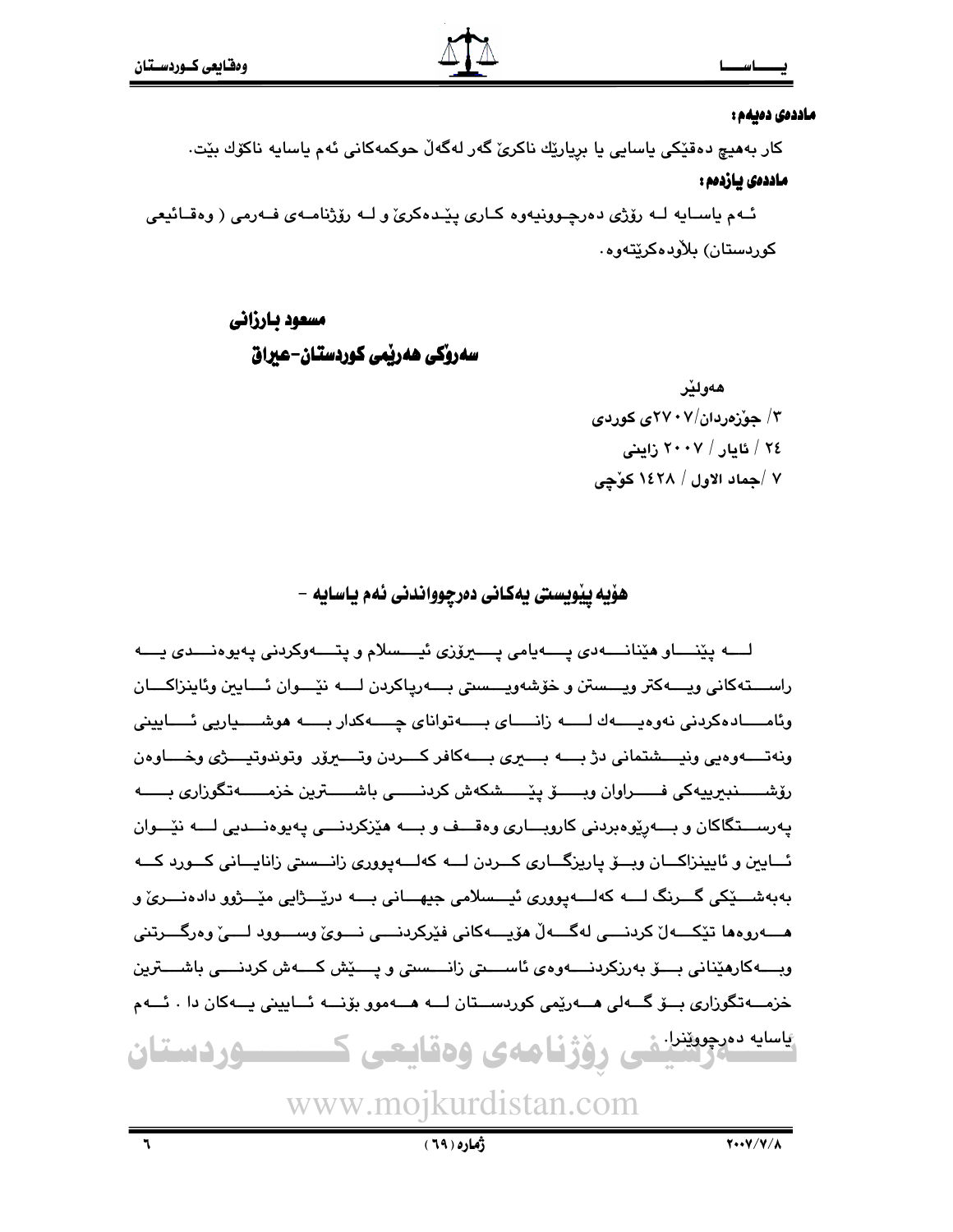بهناوی خوای به خشندهو میهرهبان

هەربمى كوردستانى عبراق سەرۆكايەتى ھەرپم سەرۆك

بەناوى گەلەوە

بريار

ژماره ( ١٤ ) سانی ٢٠٠٧

یاسای ومزارهتی کارو کاروباری کوْمەلاّیەتی له هەریّمی کوردستان ــ عیّراق

بـــه یــــی ٌی نُـــهو دهســـه لاّتهی لـــه برگـــهی (۱) ی مـــاددهی (۱۰) ی (یاســـای ســـهروّکایهتی هــــــــــــوريْمي كوردســــــتان – عيّــــــراق)ي ژمــــــاره (١)ي ســـــالّـي ٢٠٠٥ ي هــــــه مواركراو ييّمــــــان دراوهو، بـــه پالْيـــشتى ئـــهو پاســـاكارييهى ئەنجومـــەنى نيـــشتمانى كوردســـتان — عێـــراق كردويـــەتى لـــه دانیشتنی ژماره (۱۷ ) له ۱۰ / ۰ / ۲۰۰۷ بریارمان دا به دهرکردنی:

# ئاسای ژماره( ۱۲ )ی سانی ۲۰۰۷ یاسای ومزارہتی کسارو کساروںسساری کسوْمه لایھتسی ٹسم ھەریمی کوردستان ۔ عیراق

### ماددەى يەكەم :

مەبەست لەم زاراوانەي خوارەوە، بۆ مەبەستى ئەم ياسايە ماناكانى بەرامبەريانە: **يەكەم: ھەرپم : م**ەرپمى كوردستان<sup>ــ</sup> عيراق . دووهم:وهزارهٿ : وهزارهتي کار وکاروباري کۆمهلايەتي. **سِپْیهم: وِمِزْیِر**ِ : وِمِزِیرِی کار وِکاروِیارِی کۆمەلایەتی. **چوارهم: بریکاری وهزارهت** : بریکاری وهزارهتی کار وکاروباری کۆمەلايەتی. **پِیْنْجِهْم: ئه نجومهن:** ئەنجومەنى وەزارەتى كار وكاروبارى كۆمەلايەتى.

### -کار ونهرکهکانی وهزارهت-

### ماددەى دووەم :

وەزارەت ئەم كار و ئەركانەي خوارەوە دەگرێتە ئەستۆ:

**یهگهم:** بهرجهسـتهکردنی بـهها مرۆڤایـهتی یـهکانی کـار و پـشتگیریی و چـاودێری کردنـی بـهو نـاوهی کـه کۆلّەکەپەکى بنەرەتى يـە لـە ھێنانـەدى ئـەو رايەرينـەى كـە ھـەرێم لـە ھـەموو مەيدانـەكان دا بـە

ضيف منين ، هُزُّ نامهي وهقايعي ک **SECTION** دووهم: کارکردن لَـه بيٽنـاوي ئـهوهي هـهموو کريکارهڪان بيمـي کومه لايـهتي بيانگريتـهوه و چـاوديري كۆمەلايەتى ي<u>نوپىلىك ئى خۇيان راخىزا</u>نەكائىان داي<del>ان كىراغ.</del> W W W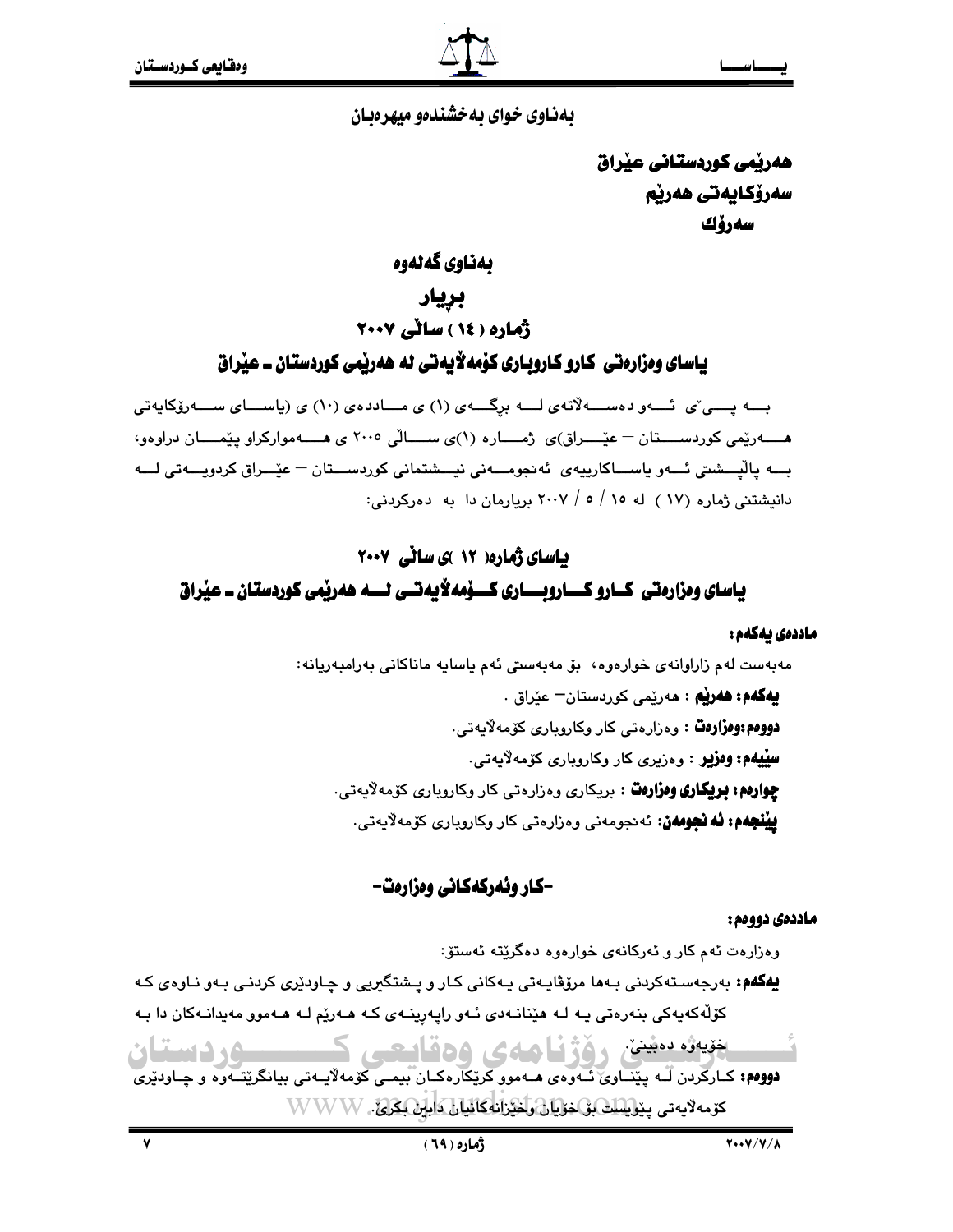- **سِلِیهم**: فەراھەم کردنی دەرفەتی کاری ماوشان لە بەردەم ھەر کەسێکی توانای ھەبیٚ، بەو ناوەی کـە کـار ماف و ئەركێكە پێويست دەكات بەشداريى كە بنياتنـانى كۆمـەلگا و پەرەپێدانى بكـات وكـار لـە یێناوی چارہسەر کردنی دیاردہی بی٘ کاری بکات.
- **چوارهم**: بلاّوکردنهوهی هوشیاریی پیشهیی به جوّریّکی وا پاراستنی مروّڤـــ و شویّنی کار و پاراستنی ئامیّر دهسته بهربکات و سنوورێِك بۆ رووداو و پێِکاوهکانی کارکردن و نهخۆشی پـهکانی پیشه دابـنیٚ و بەشداریی لە ئامادەكردنى كادىرى يېشەيى بە ھاوئاھەنگى لەگەلّ وەزارەتـە پەيوەندېدارەكان دا بكات.
- **پينجـهم:** ئـهو پـهرِي بايـهخ بـدرێت بـه پرۆسـهى خۆپاراسـتن لـه كـهتنكردن وڃـاودێرى ئهوخێزانانـهش بکريٰ کـه کێشهي کۆمهلايـهتيان ههيـه و دهسـتيان بگـيريٰ بـه جۆرێـك کـه \_بکهونـه بـارێکي گونجـاوي وا کـه بتـوانن بههۆشـياري و دلـْسۆزي بهشـداريي لــه بنياتنــاني کۆمــهلگا بکــهن وکار له يێناوي نههێشتن وچــارهسهرکــردنی دیــاردهی دهرۆزهکـردن بکهن.
- **شەشەم:** گەشە يێدانى كۆمـەڵگا بـەجۆرێكى وا كـە بەشدارى يـەكى كاريگـەر لـە يرۆسـەي گۆرانكـارى يـە دیموکراتی بـهکان دا بکـهن و رێـِز لــه مافــهکانی مرۆڤــــ بگـرن لــه رێِگـهی گـۆرینی ئـهو دیـارده كۆمەلايەتييانەي كە رێگە لە يەرەسەندنى كۆمەلگا دەگرن.
- **حفوتـــفم**: شـياندني منـدالٌ وخــاوهن يێويــستي پــه تايبــهتي پــهکان لــه رووي پــهروهردهيي و پيــشهيي و کۆمەلايەتى يەوە، بـە جۆرێکى وا كـە بەشداريى كردنيـان لـە يرۆسـەى گەشەسـەندن وئـاوەدان کردنەوە و نەھێشتنى کاریگەریی سایکۆلۆجی وکۆمەلايەتی دابىن بکات،کەریؒ لەو بەشداربوونەيان دەگرن.
- ه**هشتهم**: گرنگی دان بـه خێزانـی قوربانییـانی پرۆسـهکانی ئـهنفال وکیمیابـاران ودابـین کردنـی چـاودێری کۆمەلايەتى وسايکۆلۆجى پێويست بۆيان، بە جۆرێکى وا کە گونجاو بێت لەگەلْ ئەو کارەساتانەي لەسەريان ھاتورە وئەمەش بە ھەماھەنگى كردن لەگەلّ لايەنە يەبوەندېدارەكان دا دەبىّ:
- **نۆيەم:** شـياندنى ھاوولاتييـان لــه رووي پـيـشەيى وكۆمەلايـەتى لــه رێگـەي يارمەتيـدانيان بـۆ بـەرياكردنى يرۆژەي بەرھەمھێنى خێزانى يەوە٠
- **دهیهم:** کـارکردن بـۆ هوشـیار کردنـهوهي کۆمـهالگا و بلاوکردنـهوهي پرهنـسيپ و بـههاي بـاش لـه رێِگـهي کردنـهوهي خـول وسـهرداني مهيـداني بـۆ خێـزان بـه بهشـداريي کردنـي هۆپـه ههمـه جۆرەکـاني راگەياندن.
- **یازدهم:** پێش کهش کردنی بارمهتی دارایی پێویست بۆ ئەو دەست کورت و هەژارانەی کە ناتوانن کاربکـەن وسەرچاوەي دىكەي ژيانيشيان لە بەردەم دا نى يە.
- **دواردهم**:بوشداریی کردن لەسەر ئاستى عیراق ودەولەتان لەر چالاكییانەی كە پەيوەندییان بە تايپەتمەندیی په کانې ووژاره ته وه هه په.

www.mojkurdistan.com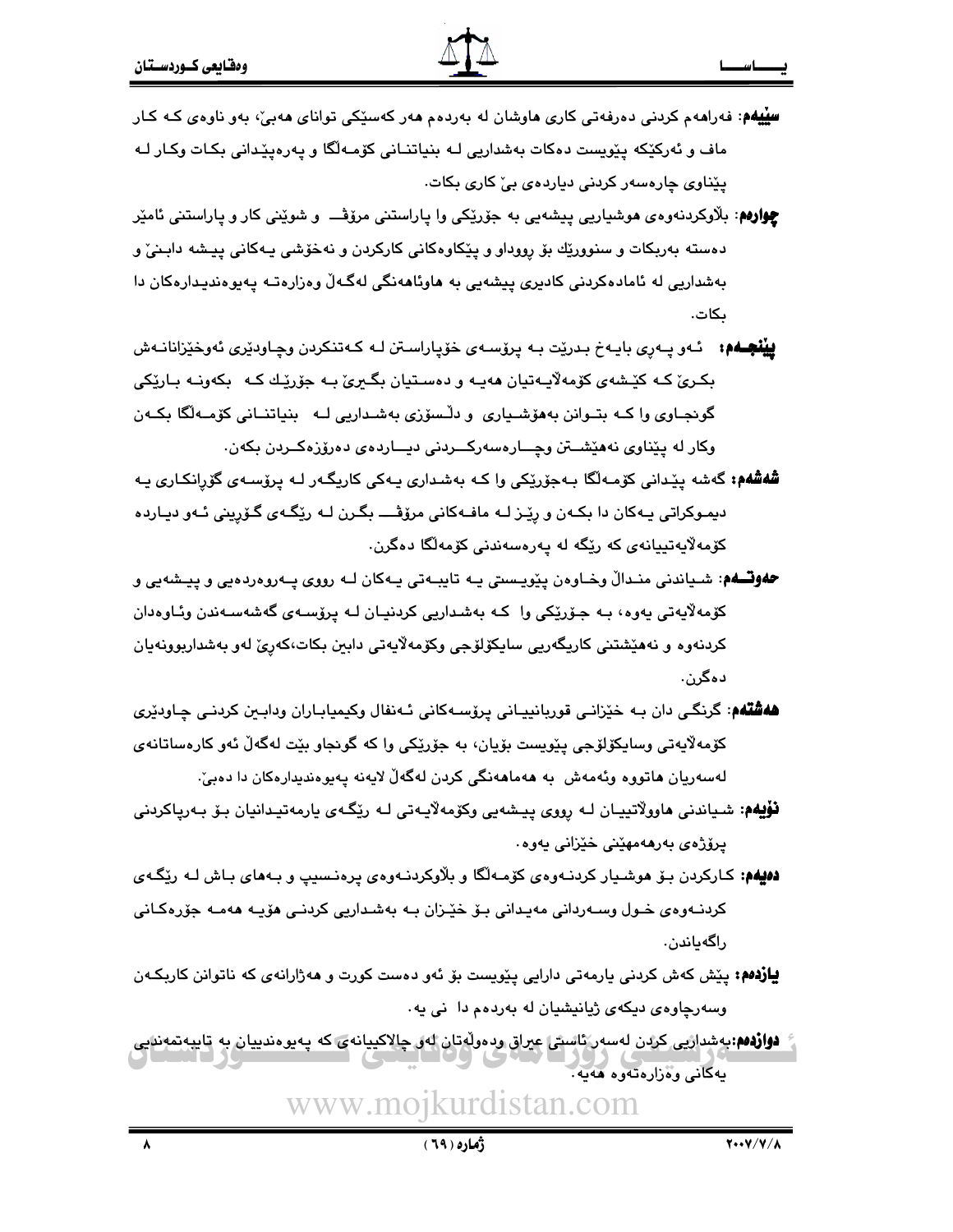- **سلزدهم:**مۆلەت يێدانى تايبەتى بەكردنەوەي دايەنگە و دەزگاي خێر خوازيى بە كەرتـە جياوازەكـانى يـەوە وسهر پهرشتي کردنيان به يێي ههڵو مهرجي تايبهت بهوانهوه.
- **چواردهم**:گرنگی دانی پیویست به نهوهی نویٌ و وهگهر خستنی ههموو تواناکانیان بو خزمهت وگهشهییدانی كۆمەلگا، ئەمەش بە ھەماھەنگى دەبئ لەگەلْ لايەنە يەيوەندېدارەكان دا.
- **يازدەم: م**ەماھەنگى كردن لەگەڵ رێكخراوەكانى كۆمەلگاي شارستانى كە كاردەكەن بۆ بـەدىھێنانى ھـﻪمان ئامانجەكانى وەزارەت لەگەلّ بەدووا دا چوونى چالاكى پەكانى ٠
- **شازدهم**: گرنگی دان به گیراوهکانی ناو دهزگاکانی چاکسازیی کۆمەلاپەتی ودابین کردنی پیویسىتی پەکانپان بۆيان به جۆرێِکي وا که لهگەڵ يێوەرە دەوڵەتپەکان وماڧى مرۆڤ دا بگونجيٚ وکارپش بۆ شياندنى بکريٰ بۆ تێکەلاوکردنەوەيان لەگەلْ کۆمەلگا بە ھاريکارى کردن لەگەلْ مەلبەندە يەيوەندېدارەکان دا.
- ههڤلهم: هانداني باس ولێکۆلێنەوەي تايبەت لە بارەي دياردە کۆمەلاّيەتى يــه جياجياكـان لەگـەلّ لايــەنى يەيوەندىدار بدريّت.
- **هەژدەم:** دابين كردنى مالّى حەوانە بۆ ئەو ئافرەتانەي كە ئەمانى كۆمەلايەتى و خێزانييان لەدەست داوە
- **نۆزدهم**: رێِکخستنی پهیوهندیی لـه نێوان کریِکـار و خـاوهن کـار و کـارکردن لـه پێنـاوی پێشنیازکردنی پاساكاريى يێويست بەوانەوە٠
- **بیستهم**: کارکردن له پێناوی بنیاتنـانی پـرۆژهی وهبـهریێنان بـۆ گەشـەيێدانی داھاتـهکانی وهزارەت و بـۆ دۆزينەوەي سەرچاوەي خودى بۆ دابين كردنى پارەي پرۆژەكان.
- **بِيست ويەكەم**: مەمامەنگى كردن لەگەلّ زانكۆكان ومەلّبەندەكانى تۆژپنەوەي كۆمەلايەتى بە جۆرێكى وا كە ئامانجەكانى وەزارەت بێنێتە دى.
- **بيست ودووه**: ريکخستني بازاري کار بهجوّريکي وا مـاڧ کريکـاره ـخـوّجيّ پـهکان دابـين بکـات ويـێـشنيازي پاساكارى پێويست بكات بۆ ئەو مەبەستە٠

### – ييْكهاتەكانى وەزارەت—

#### ماددەى سنىمم:

وهزارهت لهم پێکهاتانهی خوارهوه پێکدێ:۔

**يەگەم: وەزير**: سەرۆكى بالاي وەزارەتـﻪ وبەريرسـﻪ ﻟـﻪ ﺑـﻪرێوەبردنى كارەكـانى وسەريـﻪرشـتى وڃـﺎودێرى کردنی چالاکی یهکانی و،لهوهوه ئهو بږیار و فهرمان و رێنماییانه دهردهچن کـه پهیوهنـدییان بـه ئەركەكانى وەزارەت و يێكهاتەكانى و دەستەلات و ھەموو كاروبـارە ھونـەرى ودارايـى وكـارگێريى وريکڪستن په پئ ي خوکم کاني پاسـاوم ههيه و بهرپرسـه پهرامبـهر ئهنجومـهني وهزيـراڻ بلهو ناوەي كە ئەندامىكى ھاوكارە لەر ئەنجومەنەدا و بۆى ھەپ ھەندىك لـە دەسـەلاتەكانى بـدات بـە بريكاري وهزارها يا بهريوههاره گشتيكان يان هاركة سيكار/لهوهزارهاتدا به شياوي دهزاني.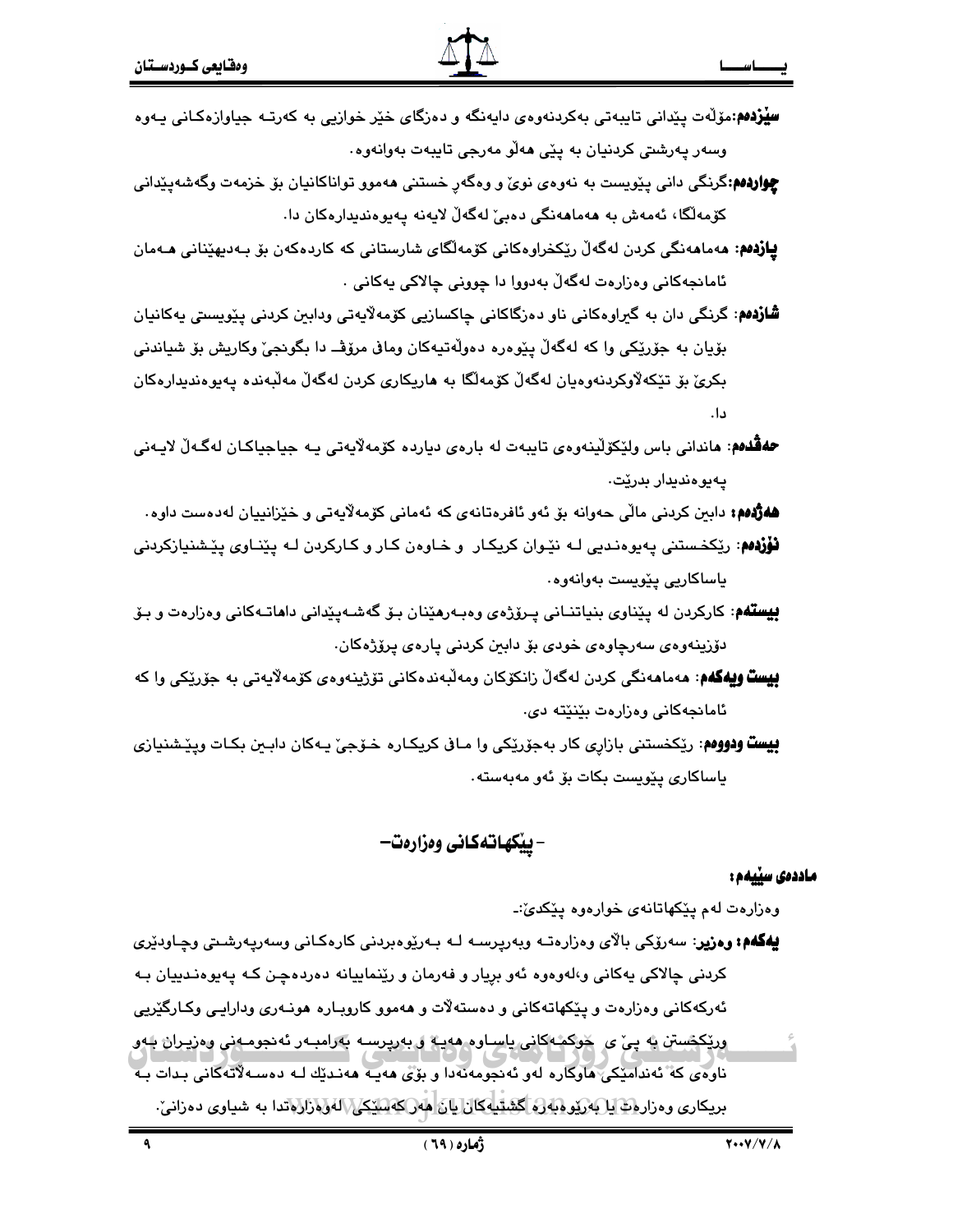زانكۆي ھەيئت.

**سلیلیهم: نووسینگەی وەزیر**: فەرمانبەرێك بەپلەی بەرێوەبەر بەرێوەی دەبات كە بروانامەی زانكۆی ھەبێت و چەند فەرمانبەرێك ياريدەي دەدەن.

**چوارىم:نووسىينگەي بريكارى وەزارەت**: فەرمانبـەرێك بەيلـەي بەرێوەبـەر بـەرێوەي دەبـات كـە بروانامـەي زانكۆي ھەبێت وچەند فەرمانبەرێك ياريدەي دەدەن.

**پيُنْجِهم: راوێِرْکاران**: ژمارەيان لـه چـوار کـهس زيـاتر نـابيِّ ودەبـيِّ خـاوەن بروانامـهى زانكـۆبن و خـاوەن شارەزايى و كارامەيى بن.

**شەشەم:يشكنێرى گشتى:** بەيلەي بەرێوەبەرى گشتى دەبى وژمارەپەك لە فەرمانبەرانى خـاوەن شـارەزابى وپـسپۆريى ياريـدەي دەدەن وراسـتەوخۆ بـه وەزيـرەوە دەبەسـترێتەوە فەرمانگـەكانى چـاودێرى كۆمەلايەتى وتۆرى ياراستنى كۆمەلايەتى وخانەكانى دەولەت وچاكسازيى كۆمەلايەتى دەيشكنى،

**حەوتلەم:بەرێوەبەرايەتى گشتى كاروپارى كارگێريى ودارايى**: بەرێوەبەرێکى گشتى بەرێوەى دەبـات كـە بروانامهي زانكۆي هەبيت وخاوەن شارەزايى وكارامەيى بيت.

**هەشـتەم: بەرپوەبەراپـەتى گـشتى كـار و بېمـى كۆمەلاپـەتى:**بەرپوەبـەرپكى گـشتى بـەرپوەى دەبـات كـە بروانامهي زانكۆي هەبيّت وخاوەن شارەزايى وكارامەيى بيّت.

**نۆيەم:** بەرپوەبەرايەتى يە گشتى يەكانى جاودېرى وگەشەپپدانى كۆمەلايەتى لە پارپزگاكانى ھەرپم دا: مەر يەك لەوانە بەرپوەبەرپكى گشىتى بەرپوەي دەبات كە بروانامەي زانكۆي ھەبپت وخاوەن شـارەزايى وكارامەيى بێت.

**دەيەم:بەرێوەبەرايەتى گشىتى چاكسازىي كۆمەلايەتى**:فەرمانبەرێك بە يلەي بەرێوەبـەرى گىشىتى بـەرێوەي دەبات وئەمانەي يێوە دەلكىٚ:۔

<sup>۱</sup> - بەرێوەبەرايەتى چاكسازيى گەوران لەھەر يارێزگايەك لە يارێزگاكانى ھەرێم.

<sup>۲</sup>- بەرێوەبەرايەتى چاكسازيى ژنان ومندالان لەھەر يارێزگايەك لە يارێزگاكانى ھەرێم.

ماددەى چوارەم:

ئەنجومەنێك لە وەزارەتدا يێكدەھێنرى بەناوى (ئەنجومەنى وەزارەتى كار وكاروبـارى كۆمەلايـەتى) ولەمانە پێك دێ:

**يەكەم: وەزير:** سەرۆكە.

**دوومم: بريكاري ومزارەت**: ئەندامە و لەكاتى ئامادە نەبوونى وەزير سەرۆكاپەتى كۆبوونەوەكانى ئەنجومـەن

دەكات. ومقاد ــوردستان مىسىسى كەنتىسىسىسى كۆك كىلەكى<br>**سىيھە**: بەرىيوەبەرە گشتىييەكانى وەزارەت: ئەندامن www.mojkurdistan.com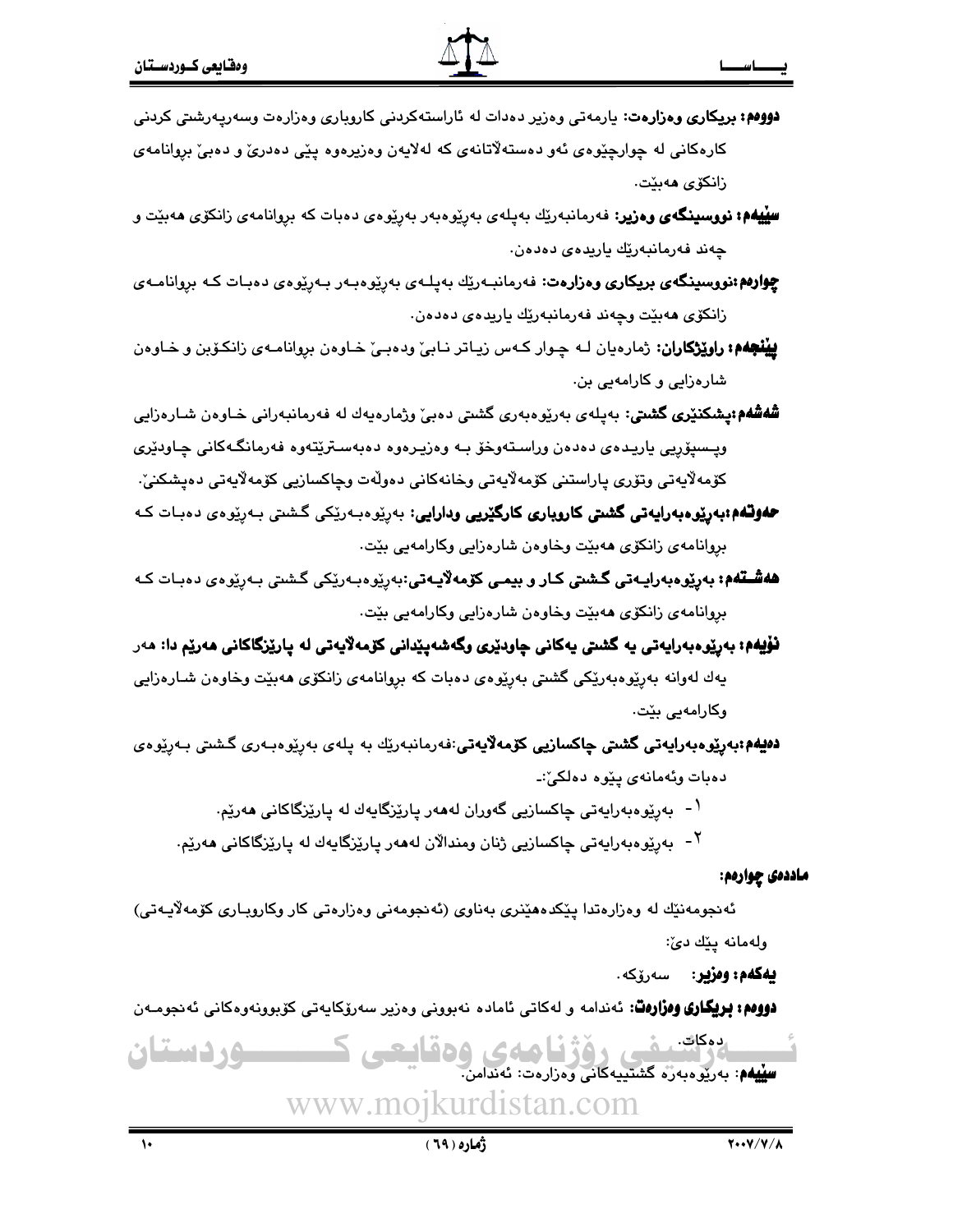**چوارهم**: نوێنەرێك لە ھەريەك لە وەزارەتەكانى دادو فێركردنى بالا وتوێژينەوەي زانسىتى و يەروەردە و ماڧ

مرۆڤـــ و تەندروستى و رۆشندېرى كە يلەيان لە بەريوەبەرى گشتى كەمتر نەبىؒ: ئەندامن.

**بينجهم**: نوێنەرێك لە پەكێتى گشتى سەندىكاكانى كريكاران لە ھەرێم : ئەندامە .

**شەشەم**: نوێنەرێك لە پەكێتى ژوورە پېشەسازى وبازرگانى پەكان لە ھەرێم: ئەندامە.

**حفوتگم**: نویندریّك له پهكیْتی پهكانی ئافرهتان وژنان له ههریم: ئەندامه.

**فەشتەم**: نوێنەرێك لە پەكێتى پەكانى كەم ئەندامان لە ھەرێم : ئەندامە٠

**نۆپەم**: سىّ كەسى خاوەن شارەزايى وپسپۆرى لە دەرەوە يـان لـە نـاوەوەى وەزارەت لەسـەر پێشنيازى وەزىر : ئەندامن

#### ماددەى يێنجەم:

ئەنجومەن ھەر سىٰ مانگ جاريك بەلانى كەم كۆدەبێتەوە ووەزير بۆي ھەيە داواي كۆبوونەوەي نــا ئاســايى له کاتی پێویست دا بکات.

#### ماددەى شەشەم:

ئەنجومەن ئەم دەستەلاتانەي خوارەوەي دەبىٰ:

- **يەكــەم**: نەخشەكێـشانى سياســيەتى گــشتى وەزارەت ودەرخــستنى ئامانجــەكانى لەبــەر رۆشــنايى حوكمهكاني ئهم ياسايه ودهسنيشان كردني بنهماي كـارگێري وهونـهريي وئـابووري ودارايـي وا كه بهلايەوه يەيرەو كردنى لە وەزارەت دا خزمەتى بەديهێنانى ئامانجەكانى دەكات.
- **دوومم**: وتوويّژكردن لهسهر يلاني بهرايي كورت ومام ناوهنديي و دريّژ خايهن كه فهرمانگهكاني وهزارهت ئامادەی دەكەن لەگەڵ دەربرینی بېرورا بەرامبەریان و یێش كەش كردنـی راسىياردەی گونجـاو لەبارەيانەوە.
- **سلیلهم**: بیشنیازکردنی ریکخستنی وهبهرهینانی سـهرمایهی زیدهی فهرمانگـهکانی سـهر بـه وهزارهت ، لەگەلّ دەرخستنى رووەكـانى وەبـەرھێنان بـە يــێ ي پێوپـسىتى پـەكانى بەرژەوەنـدىي گىشىتى ویاسا کار پێکراوهکان ورێنمایی په دارایی پهکان.
- چوارهم: چـاودێري کردنـي جـيّ بـهجيّ کردنـي پلانـهکان بـه شـێوهيهکي دهوري ودهربـريني تێبـيني وراسپارده له بارهیانهوه.

**پینجهم**: لێکۆلینەوه لە پرۆژەکانى ئەو ياسايانەى کە وەزارەت دەيەوێ يێشنيازيان بکات.

- **شەشەم**: وتوویزکردن لەسەر رايۆرتى گشتى خولى لە بارەي ئـەو كارانـەي وەزارەت، كـە فەرمانگـەكانى پــلان و بهدواداچــوون ئامــادەي دەكــەن لەگــەلّ دەربــرينى تێبــينى ويــێش كــەش كردنــي راسياردهكان له بارهيانهوه.
- **حفوت ه**م: لِڀُکوٽيڊ وه لـه هيممور ئهوانيه ي کـه وهزيـڙ ليميـان خاتـه بـه ردمم لهگـهـل دهرپـريني چيرورا لەبارەيانەوە ويىش كەش كردنى يىشىنياز وراسياردەي گونجاو. www.moikurdistan.com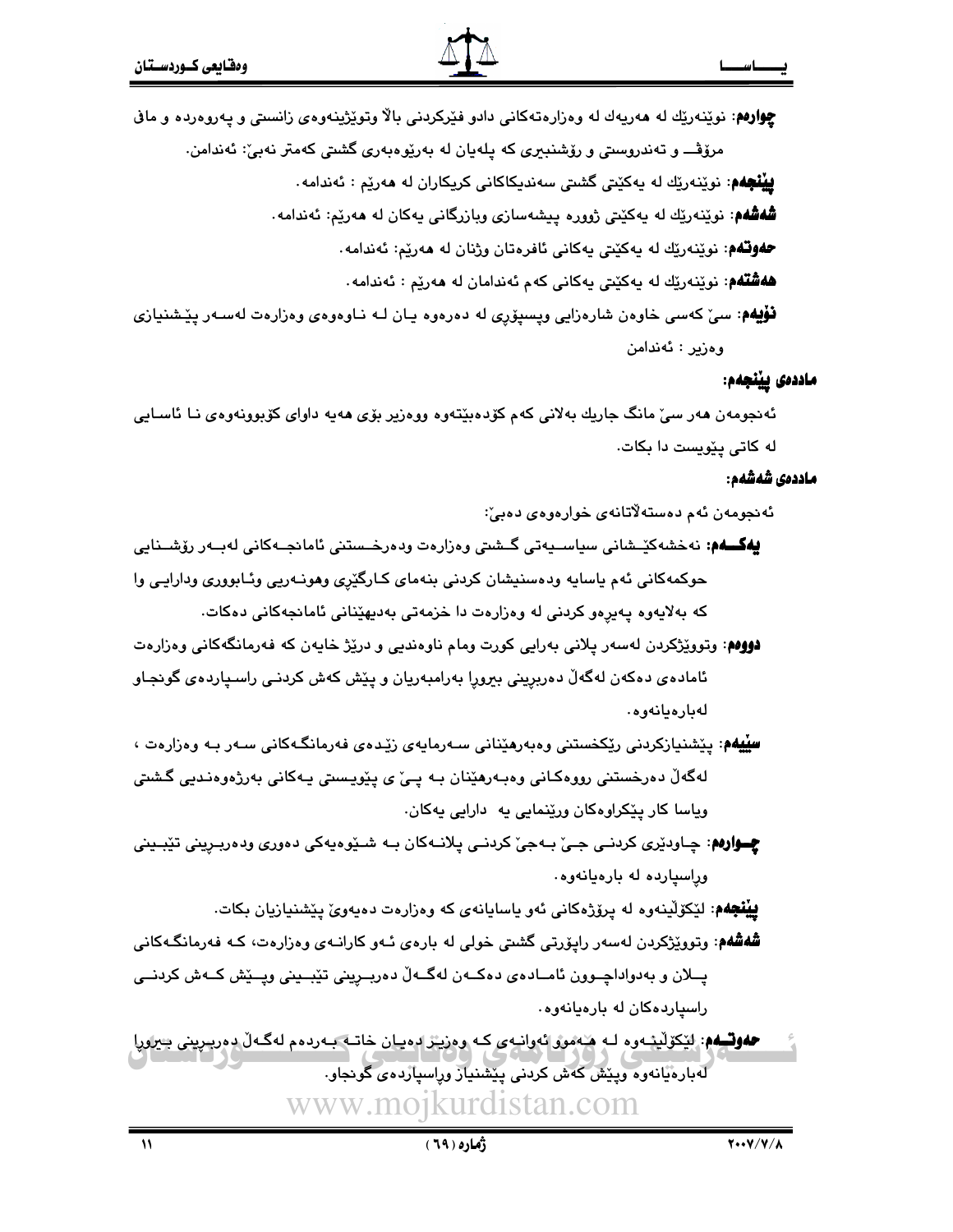#### ماددەي حەوتەم:

**لله کهم:** ئەرك و تايبەت مەندى يەكانى يێكهاتەكانى وەزارەت بە يێرە و دەسنيشان دەكرێن.

- دووهم: وهزيــــر بـــــوّى هەيــــــــه يــــــيّ ى يــيويــــستى كـــــارى وهزارەت بەريوهبەرايـــــهتى ومەلّبەنــــدى لێػۆڵێنےوہ وباس وبــهش وهۆبــهكان لــه نــویٰ دابمــهزرێنیٰ پــان لێکیــان بــدات پــاخود هەلّيان وەشێنێتەوە ئەگەر يێويستى كرد.
- **سِلِیْلِهُم**: وەزیر بۆی مەیـە رێنمـایی پێویـست بـۆ ئاسـانکاری جـیٚ بـەجیٚ کردنـی حوکمـەکانی ئـەم یاسـایە دەربچوێنىٚ٠

#### ماددەى ھەشتەم :

كار بەھيچ دەقێكى ياسايى يا بريارێك ناكرىّ گەر لـــەگەڵ حوكمــەكــــانى ئــــەم يــاســـايــــە نـــاكۆك ىيىت.

#### ماددەى نۆيەم:

پٽويسته لهسهرئهنجومهني وهزيران ولايهنه پهيوهنديدارهکان حوکمهکاني ئــهم يـــاسايه جيّ بهجيّ بکهن.

#### ماددەى دەيەم :

یاسـای ژمـاره(٢٤)ی سـالّی ٢٠٠٤ی وهزارهتــی کــار وکاروبــاری کوّمهلاّیــهتی هــهریّمی کوردســتان هەلدەوەشىيتەوە.

#### ماددەى يازدەم :

ئهم ياسايه له رۆژى دەرچوونى يەوە جىّ بەجىّ دەكرىّ و له رۆژنامەي فەرمى ( وەقـائىعى كوردسـتان) دا بلأودەكرێتەوە.

# مسعود بارزاني سەروكى ھەربمى كوردستان-عىراق

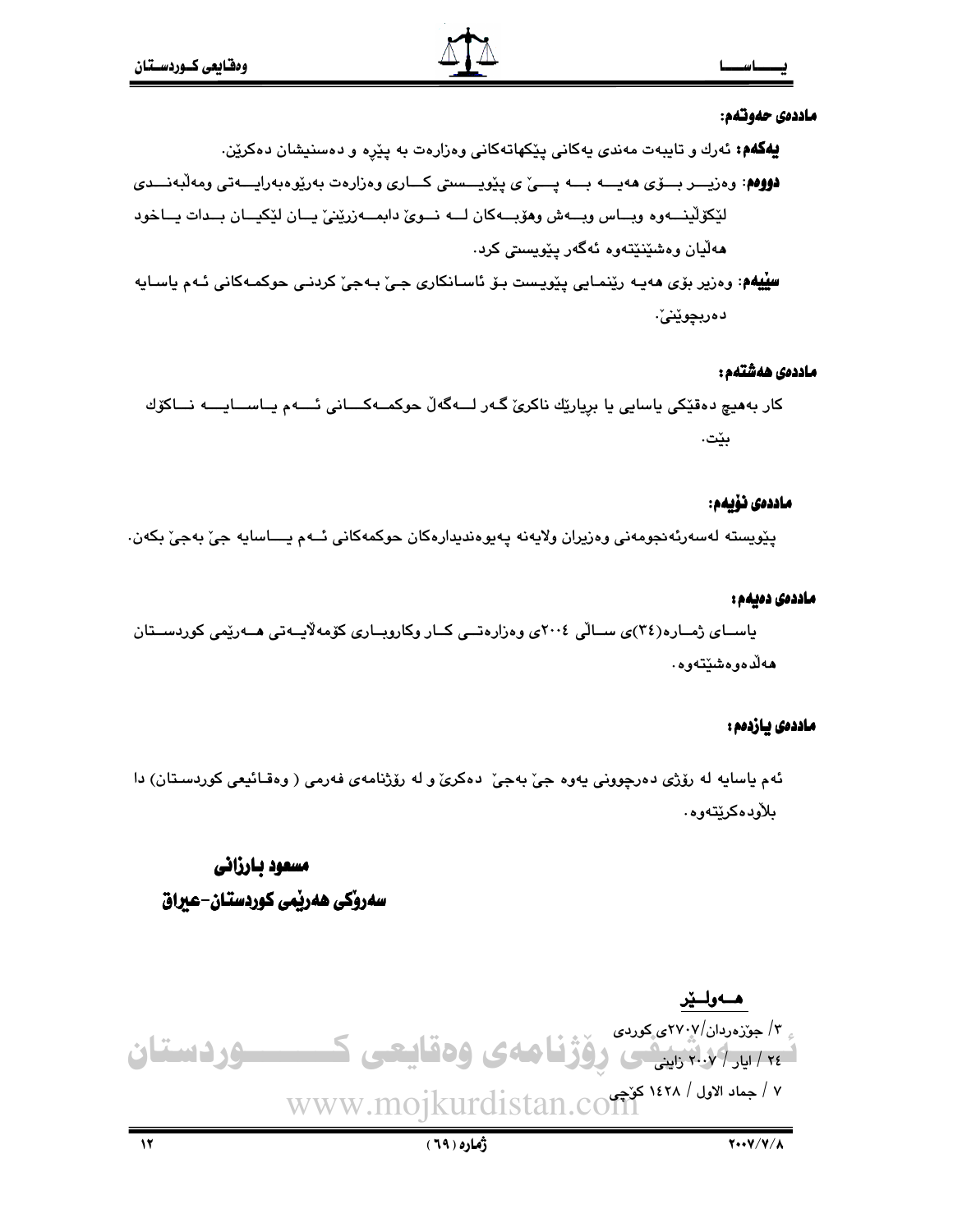– هۆيه ييويستي يەكاني دەرچوواندني ئەم ياسايە –

لـــه پێنـــاوي بـــه٥ي هێنـــاني ئـــهو پهرهســـهندن و گۆرانكـــاري پـــه كۆمهلاپهتيپانـــهي كـــه لـــه كوردســـتانى عــــيراق دا لهســــايهى سيـــستهمى فيـــدرالى روويـــان داوه و بـــۆ رۆيـــشتن لهگـــهڵ ئــــهو يەرەســـەندنەي كـــە لـــەو بــوارەدا ھاتۆتـــەدى ويــۆ گونجــان لەگـــەلّ ئـــەو گۆرانكارييانـــەي كـــە لـــە بـــاري كـــاركردن و بهرزبوونــــهوهي ئاســــتي تــــهكنيكي و رِۆشــــنبيريي و ئــــابووري چــــيني كريكــــاران لـــــه هـــــهريم دا روويـــــان داوه. هـــــهروهها لـــــه ييّننــــاوى ييّويــــستى فــــراوان كــــردن و يەرەيێــــدانى خزمــــــەت گــــوزارى يــــــە كۆمەلايــــــەتى يــــــەكان و پتــــــەوكردنى چــــالاكى يـــــه پەيوەنديــــــدارەكان بــــــــە سياســـــــەتە كۆمەلايـــــــەتى يـــــــەكان وچەســـــــپاندنى چـــــــەمكەكانى ديموكراتييـــهت و مافـــهكاني مـــرۆۋ ودانـــاني رادەيـــهك بـــۆ ديـــاردەي هـــهژاري وبـــيّ كـــاري وگهشـــه يٽِکردنـــي داهـــاتي مرۆۋاپـــهتي و دابـــين کردنـــي مـــافي خـــاوهن يٽوپـــستي پـــهکان، ئـــهم ياســـايه دەرچووێنرا.

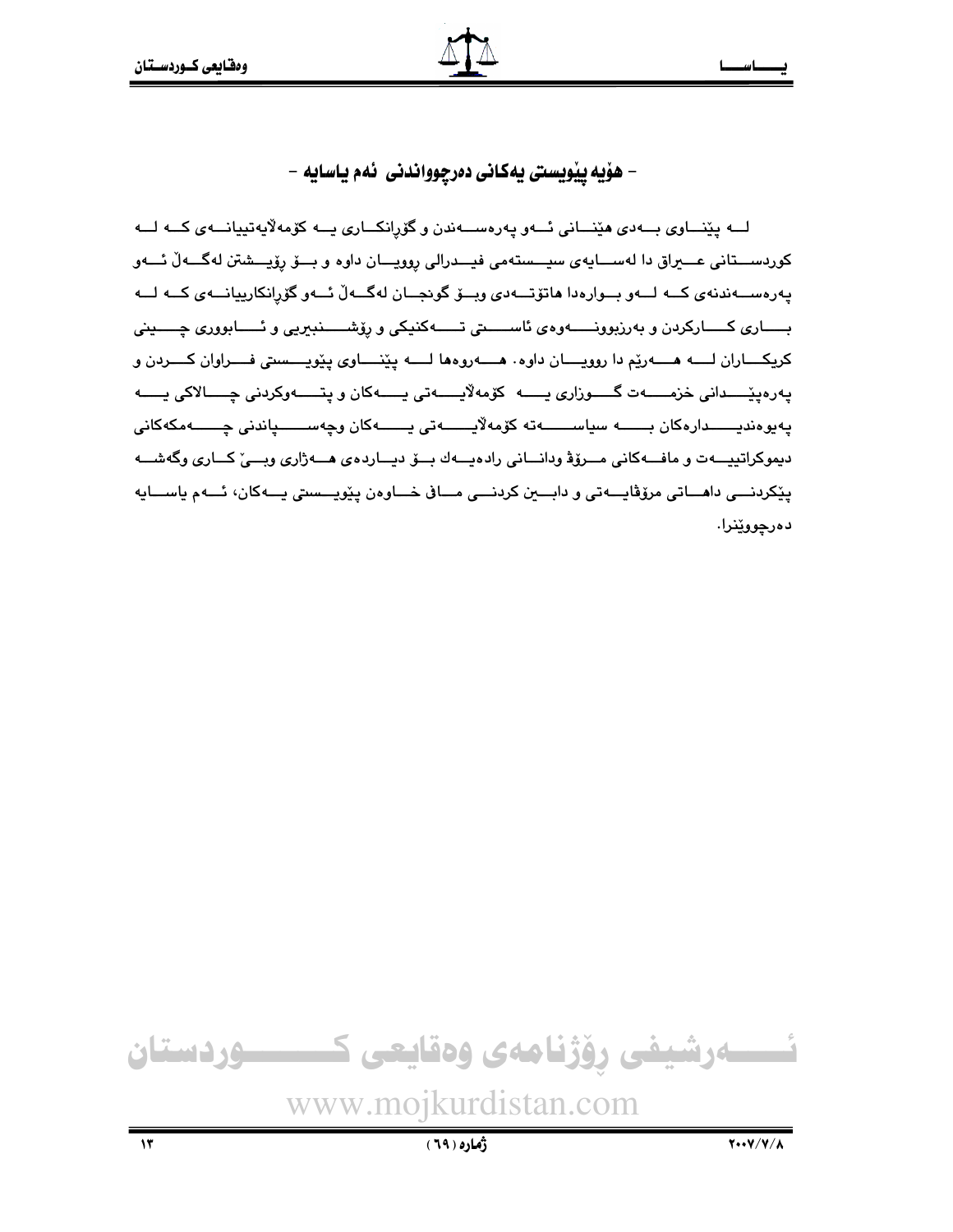### بهذاوی خوای به خشنده و میهرهبان

هەرتمى كوردستانى عنراق سەرۆكايەتى ھەرنم سەرۆك

### فەرمانى ھەرپىمى

 $(7)$ 9)

یالیشت بـه یاسـای سـهرۆکایهتی هـهریمی کوردسـتان ژمـاره ( ۱) سـالی ۲۰۰۰هـهموار کـراو بـه باسـای ژمـاره (۲) سـالّی ۲۰۰۲، و لهسـهر روّشـنایی نووسـراوی بـهریّز جیّگـری سـهروکی ئهنجوومـهنی وهزیران ژماره (٢٧٤٤) ریکهوتی ٢٠٠٦/١٢/١٧ بریارمان دا به:-

﴿ پِـــەسەنـــــــــد كــــــرەنــــــــــــى پِـــيْــــشنـــــــــيارەكـــــەتـــــــان بـــــــــه گـــــــوْريـــــــــــنى نـــــووســراوه لــه هەولـــيْر لــــه رِوْژى ( پــازده )ى مــانــگى ( يــهك )ى ســـانى ٢٠٠٧.

مسعود بارزاني سەروكى ھـــەرپّــمى كــوردستان-عيّراق

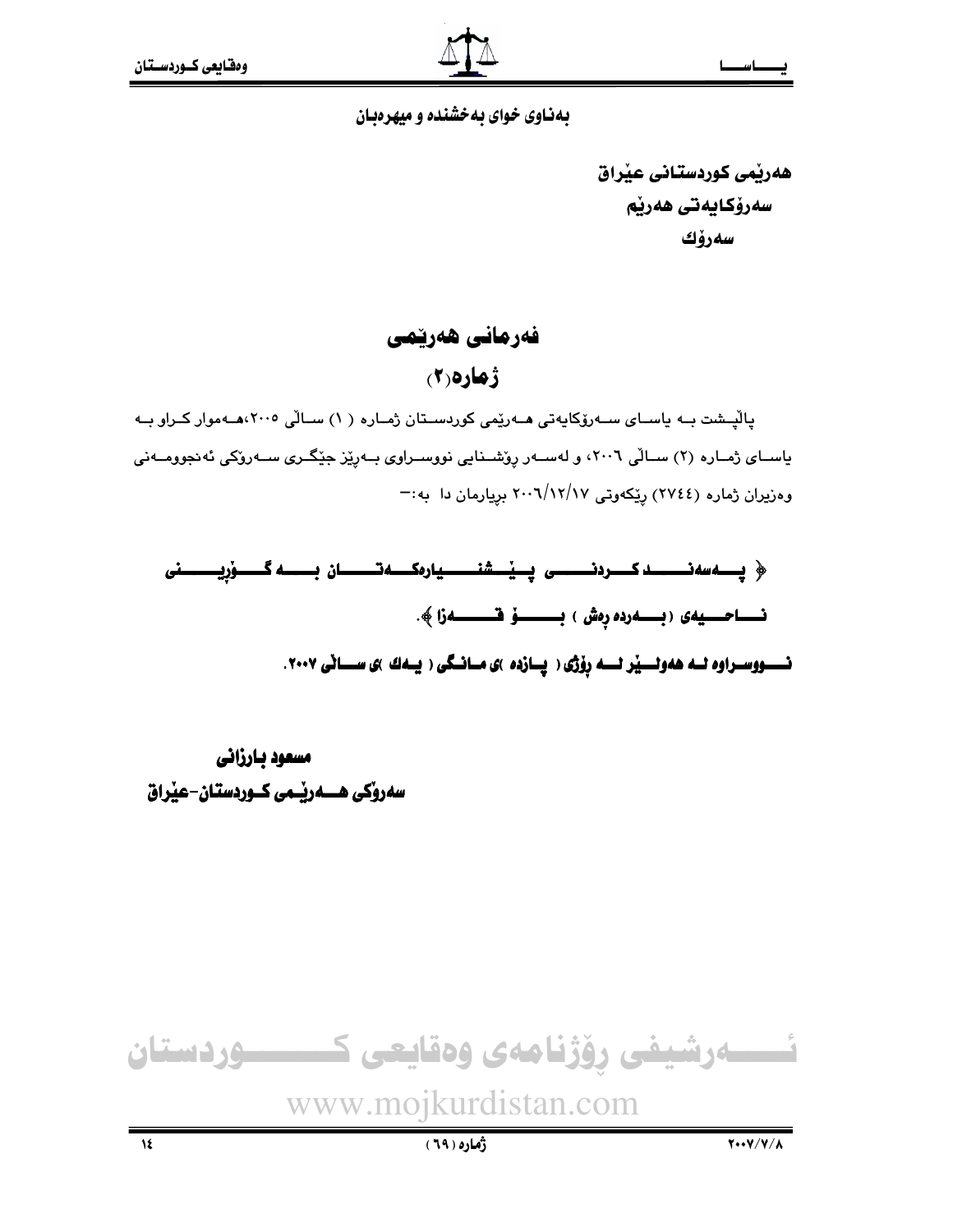### بهذاوی خوای به خشندهو میهرهبان

هەريمي كوردستاني عيراق سەرۆكايەتى ھەرپم سەرۆك بەناوى گەلەوە بريار ژماره ( ۱۷ ) ساٽي ۲۰۰۷ دەربارەي خانەنيشـــين كـــردنــى مـــامۆستابــانــى ســەرەتـــايــى ونــاوەندى وسـهريــــهرشتــتيــــارى يــهروەردەيــى و پـــسپوْرِى

بسه پسی ٔی ئسهو دهســه لاتهی لـــه برگـــهی (۱) ی مـــاددهی (۱۰) ی (پاســـای ســـهروکایهتی هـــــهريمي كوردســــتان – عيْــــراق)ى (مــــاره (١)ى ســــالّى ٢٠٠٥ ى هــــه مواركراو ييْمــــان دراوهو، بـــه پالْپـــشىتى ئـــهو ياســـاكارى يـــهى ئهنجومـــهنى نيـــشتمانى كوردســـتان – عيْـــراق كردويـــهتى له دانیشتنی ژماره (۲۰) له ۲۹/۰/۷/۰/۹ بریارمان دا به دهرکردنی:

یهکهم: مەلوەشاندنەوەی برگە (۱)ی لە بریاری ئەنجومەنی نیشتمانیی کوردستان- عیدراق ژمارە (۲٥)لـه ٠/٩٩٧/١٠/٦) تايبهت به تهمهني خانهنشىن كردني مامۆستايانى سەرەتايى و ناوەنىدى و دواناوەنىدى و سەريەرشتيارى يەروەردەيى وھەروەھا يسيۆرى (٦٨) سالٌ له جياتى (٦٣) سالٌ.

دووم: يێويسته لهسهر ئهنجومهني وهزيران ولايهنه يهيوهنديدارهكان حوكمـهكاني ئـهم بريـاره جـيّ بـهجيّ ىكەن.

**سيّيهم:** ئـهم بريـاره لـه ريّكـهوتي بلأوكردنـهوهي لـه رۆژنامـهي فـهرمي (وهقـايعي كوردسـتان) جـيّ بـهجيّ دەكرێت.

> مسعود بارزاني سەروكى ھەربمى كوردستان-عبراق

ھەولێر <u>۱۷طورد ان/۲۷۹ کوشی روزنامه ی وهقایعی کسیسوردستان</u> ۷/حزبران/۲۰۰۷ زاینش ۲۱/جماد الاول/۱٤۲۸کونچىWWW.MO1kurdistan.co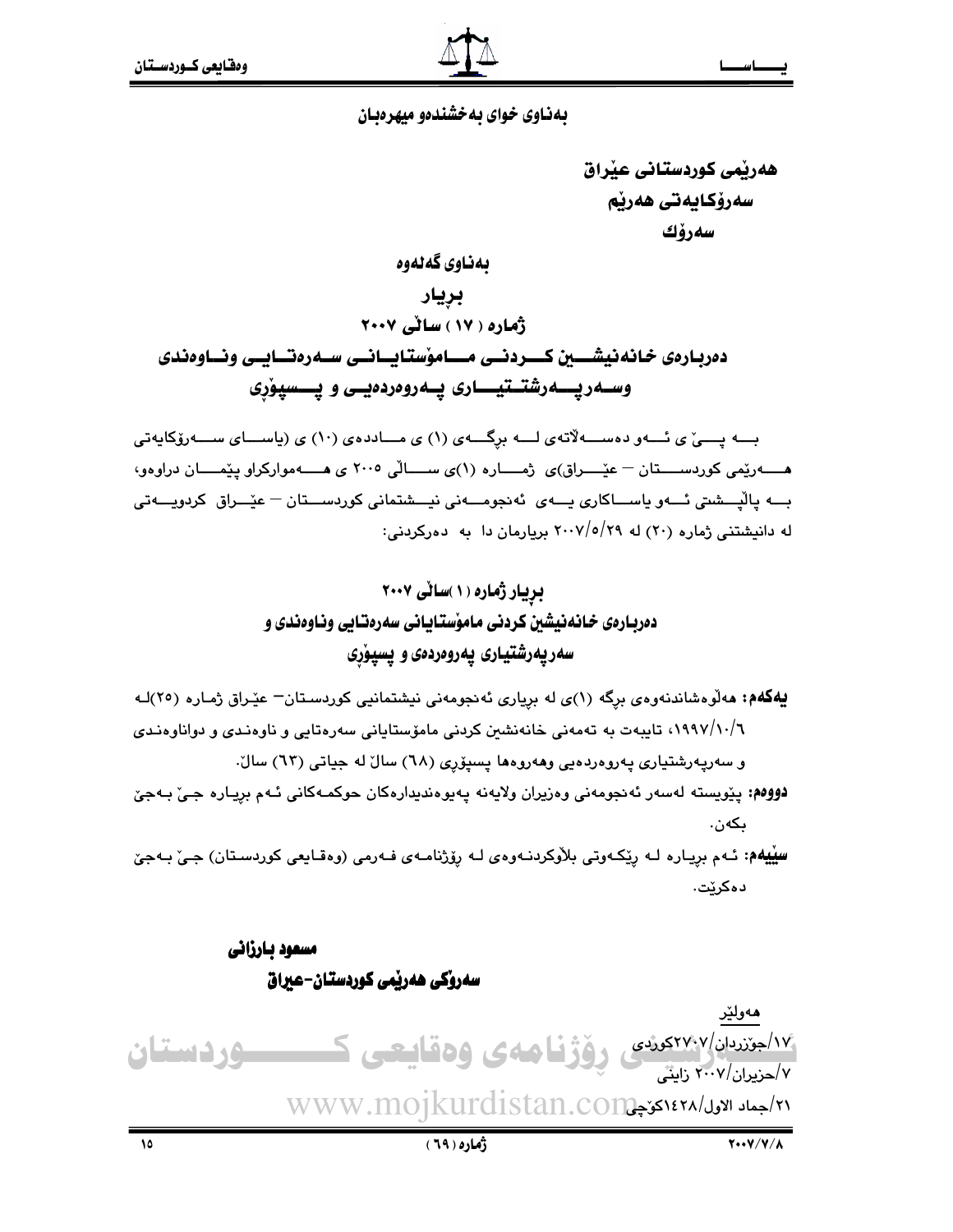### بهذاوی خوای به خشندهو میهر هیان

هەرپمى كوردستانى عيراق سەرۆكايەتى ھەرێم سەرۆك

بەناوي گەلەوە

بريار

ژماره ( ۱۸ ) ساٽي ۲۰۰۷

## راگرتني کـارکردن به مەرجى هـاوسەر بـوون که نه دەقى برگەي يەکەمى ماددهی ( ٤١ ) لسه پاسسای داواکساری گسشتی ژماره( ۱۵۹ )ی سالی۱۹۷۹ دا هـــاتووه لـــه ههریمی کوردستان- عیراق

بـــه پێــــی ئـــهو دهســـهلاتهى لـــه برگـــهى (۱) ى مـــاددهى (۱۰) ى (ياســـاى ســـهرزكايهتى هـــــهريمي كوردســــتان – عيْــــراق)ى ژمــــاره (١)ى ســــالى ٢٠٠٥ ى هــــهمواركراو ييْمــــان دراوهو، .<br>بـــه پاٽيـــشتي ئـــهو پاســـاکاري پـــهي ئهنجومـــهني نيـــشتماني کورڊســـتان – عٽِـــراق کرڊوويـــهتي له دانیشتنی ژماره (۲۰) له ۲۰۰۷/٥/۲۹ بریارمان دا به دهرکردنی:

بریار ژماره (٢ )سالی ٢٠٠٧

# راگـــــرتــــــنى كــــــاركــــــردن بـــه مــــــهرجــــى هـــــاوســــهر بـــــوون که نه دهقــــی بــــــرگــــــهی یـــهکهمی مـــــاددهی ( ٤١ )نه پـــــاســــای داواکـــــاری گــــشتی

**بېلاکهم:** راگرتنی کارکردن به مەرجی (هاوسەربوون) که له دەقی برگـهی بهکـهمی مـاددهی (٤١) لـه باسـای داواکاری گشتی ژماره (۱۵۹)ی سالی ۱۹۷۹ دا هاتووه له ههریمی کوردستان– عیّراق .

دووهم:کار بههيچ دهقێکي ياسايي يان بريارێك ناکرێ پێچەوانەي ئەم برياره بێت.

**ســـیْیهم:** یـێویــسته ئەنجومــەنی وەزیرانــی مــەرێمی کوردســتان ولایەنــە یـەیوەندیــدارەکان ئــەم بریــارە جيٰ بهجيٰ بکهن.

چوارهم: ئهم برياره لـه ريكهوتي بلاوكردنـهوهي لـه روزنامـهي فـهرمي (وهقـايعي كوردسـتان) جـيّ بەجىؒ دەكرێت.

## مەسعود بارزانى سەروكى ھەرتمى كوردستان-عبراق

۱۷٫<br>۱۷٫<sub>حیران</sub>/۱۷٫۷ <sub>نایش</sub> و وَژْنا مەی وەقايىمى كىسىستىردىستان www.mojkurdistan.con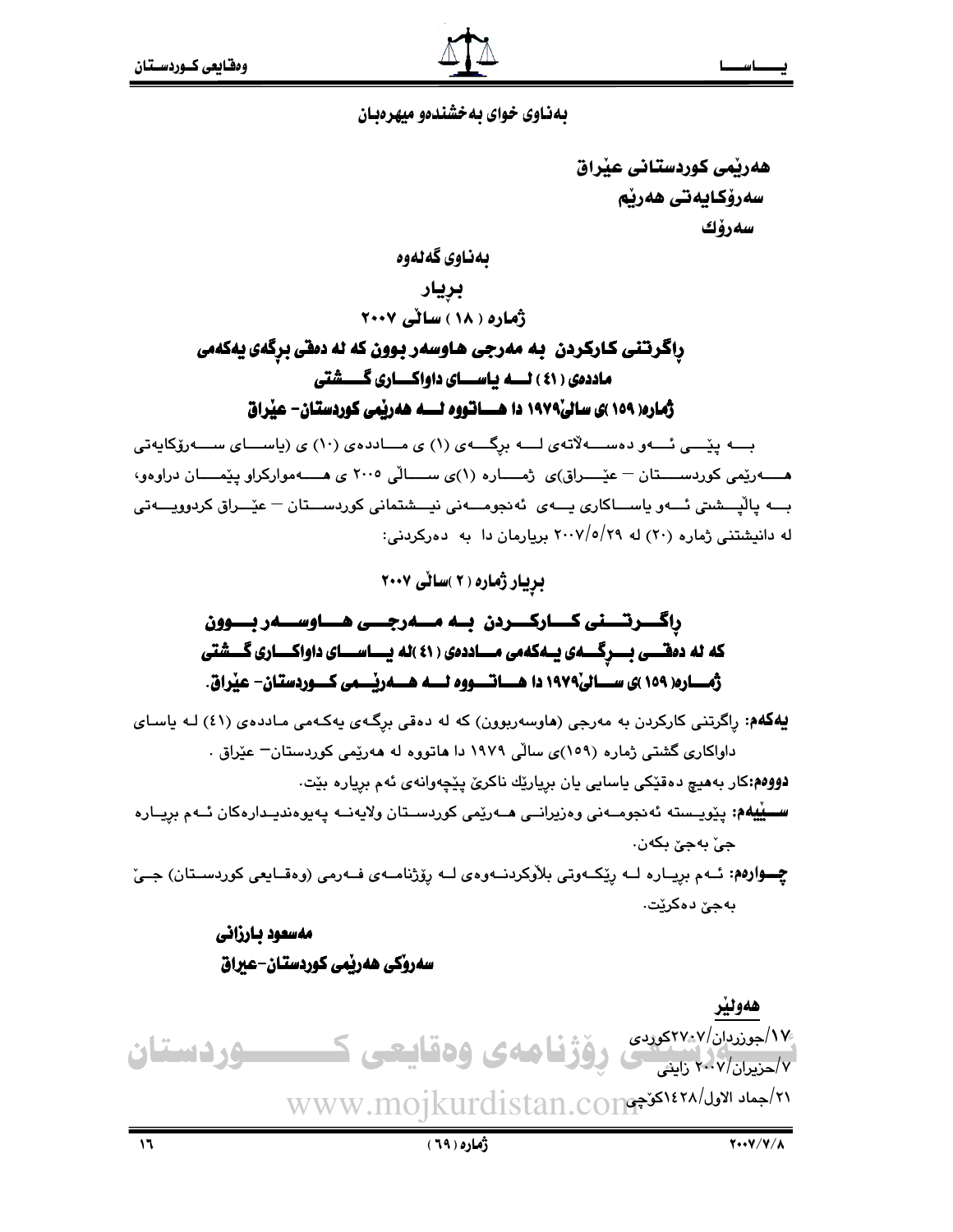### بهناوی خوای به خشندهو میهرهبان

هەرپمى كوردستانى عبراق سەرۆكايەتى ھەرپم سەرۆك

ىەناوى گەلەوە

بريار

ژماره ( ۱۹ ) ساڻي ۲۰۰۷ دەربارەى خانە نشينى سەريەرشتيارى دادى

بــه پـــی٘ ی ئــهو دهســهلاّتهی لــه برگــهی (۱) ی مــاددهی (۱۰) ی (پاســای ســهرو٘کاپهتی هــهریٚمی کوردســتان – عێــراق)ی ژمــاره (۱)ی ســالّی ۲۰۰۵ ی هــهموارکراو پێمــان دراوهو، بــه پالێــشتی ئــهو یاسـاکاری یـهی ئهنجومـهنی نیـشتمانی کوردسـتان – عیّـراق کردویـهتی لـه دانیـشتنی ژمـاره (۲۰) لـه ۲۰۰۷/٥/۲۹ بریارماندا به دهرکردنی:

# بریار ژماره ( ۳ )ساٽي ۲۰۰۷ دەربـارەى خـانـەنشينى سەريـەرشتيـارى دادى

- يهكهم: سەريەرشىتيارى داديـى كـه تەمـەنى شەسـت و يێنج سـالّى تـەواوكرد خانەنـشين دەكـرىّ ومووچـهي خانهنــشين کردنهکهشــي کــۆي ئــهو مووچــه و دهرمالهيــه دهبــێ، کــه لــه رۆژي خانەنشىن كردنەكەي وەرى دەگرت.
- دووم: ئەگـەر سەريەرشـتيارى دادى لـەكاتى خزمـەت كـردن دا مـرد يـان بـەمۆى نەخۆشـى يـەوە خانەنـشین کـرا، حوکمـەکانى برگـەی (يەكـەم)ى ئـەم بريـارە سـەبارەت بـە بـرى مووچـەی خانەنشىنەكەي دەرھەق ييادە دەكريت.
- **سِیْیهم:**کار بەمىچ دەقێکى ياسايى يان برِيارێك ناکرێ لەگەلٚ حوکمەکانى ئەم بریارە ناکۆك بێ٠ چـــــوارەم: يێويـــــسته لەســــــەر ئەنجومــــــەنى وەزيــــــران ولايەنــــــه يەيوەنديـــــدارەكان حوکمهکاني ئهم برياره جيّ بهجيّ بکهن.

**ييْنجــــهم:** ئـــهم بريــــاره لــــه رِيْكـــهوتي بلأوكردنــــهوهي لــــه رِوْژنامــــهي فـــهرمي (وهقــــائعي کوردستان) جي بهجيّ دهکريّ.

# مسعود بارزاني سەروكى ھەربمى كوردستان-عىراق

هەولير ۱۷<del>/جوندیان/۲۷:</del>۷ کوشی روژفا ههی وهقاییعی ک<del>سیست</del> وردستان ۷/حزیران/۲۰۰۷ زاینی w/جماد الاول/١٤٢٨ كي جال www.mojkurdistan.co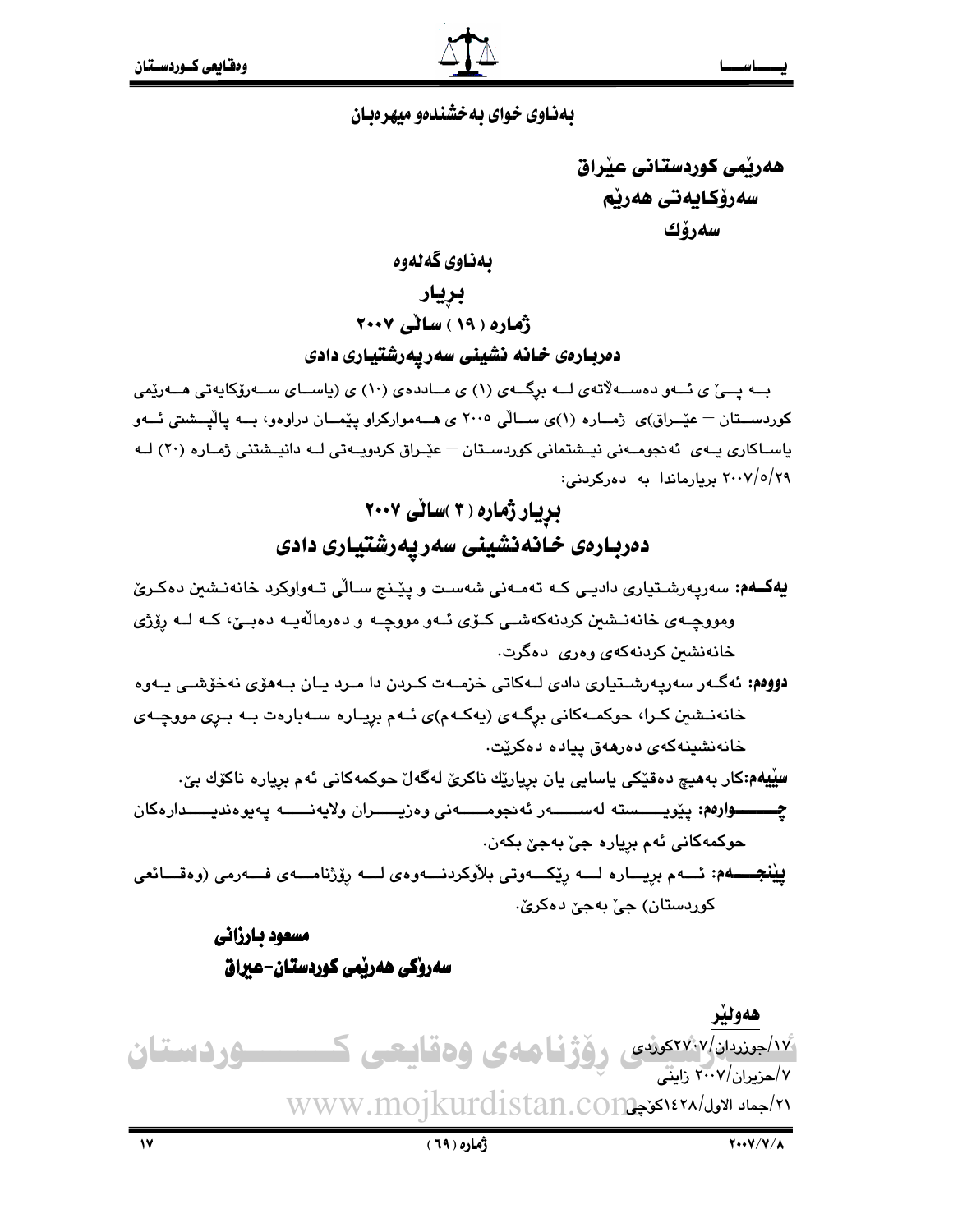# بهناوی خوای به خشندهو میهرهبان

بەنـــــاوى گەنەوە ئه نجومەنى نيشتمانيى كوردستان ــ عيراق ژمارەي بريار : ٤ رۆژى بريار : ٢٠٠٧/٦/٢٦

بـــــريار

پسشت بسه حسوکمی مسادده (۷) لسه پسهیرهوی نساوخوّی ئهنجومسهنی نیسشتمانیی کوردســـــتان – عیٌـــــراق ئه نجومــــــه ن لــــــه دانیــــــشتنی ژمـــــاره (٢٨)ی رۆژی (٢٠٠٧/٦/٢٦)ی دا ئهم بريارهى خسوارهوهى دا:

**يەكـــەم** : خـــولى بەســـتنى يەكـــەمى ئەنجومـــەنى نيـــشتيمانيى كوردســـتان<sup>ــ</sup>عيْـــراق ســـالّى ۲۰۰۷ له ۲۰۰۷/٦/۲۰ کۆتايى يێدێت و تا ۲۰۰۷/۷/۱۰ درێــــژ دەكــــرێتەوە دووهم: يێويسته ئەنجومەن ئەم بريارە بخاتە بەركار . **سیٰ یهم :**ئهم برِیاره له رۆژنامهی فهرمی (وهقایعی کوردستان ) دا بـــــلاّودهکرێِتهوه

عسدنسان موفستى سەرۆكى ئە نجومەنى نيشتمانيى كوردستان ــ عيراق



www.mojkurdistan.com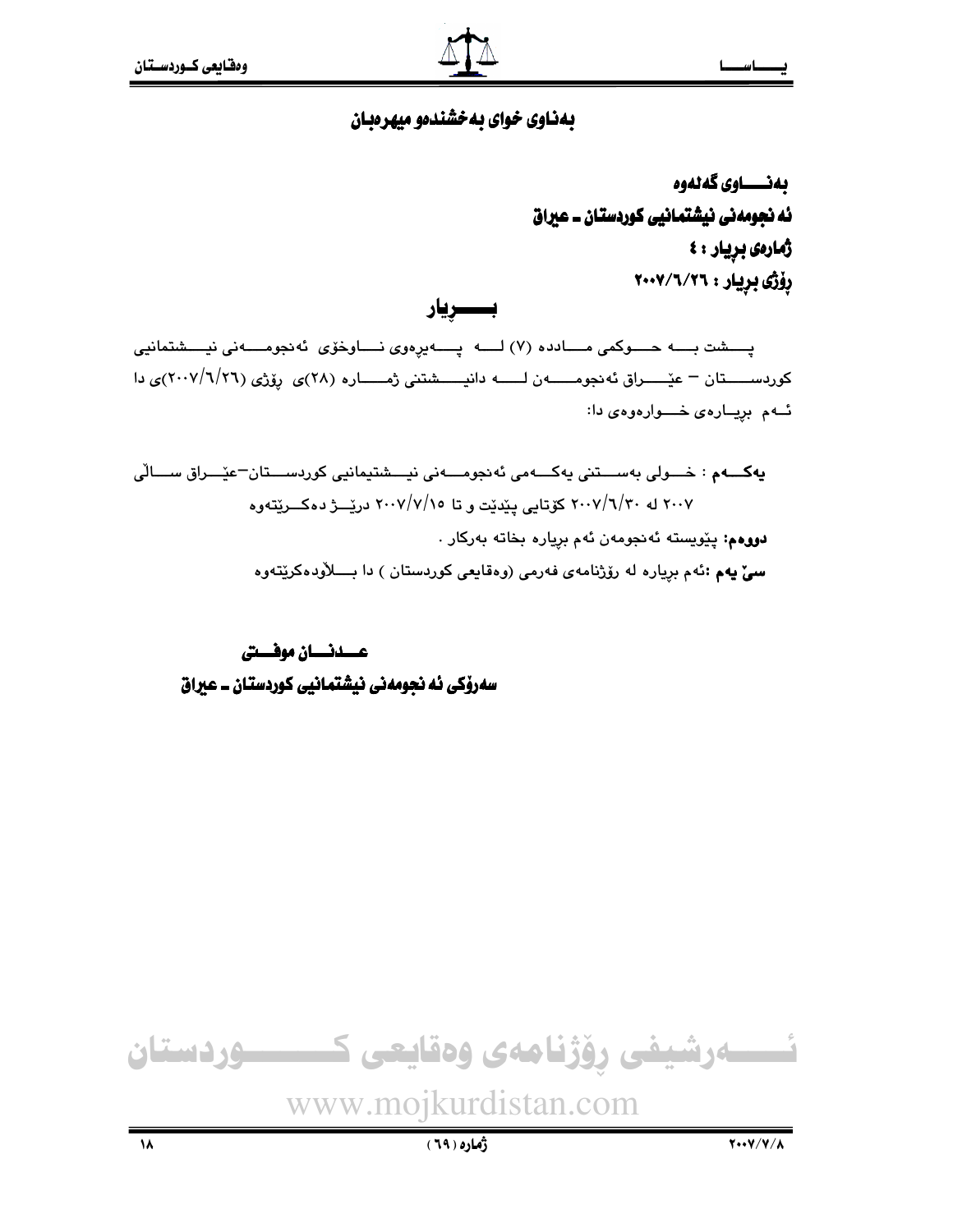### تسم الله السيرجهن التسترجيم

إقليم كوردستان — العراق رئاسة إلاقليم الرئيس

### فـَّانـُـون وزارة الاوقـــاف والشـــؤون الــديــنية لاقـــليـــم كـــوردستـان ــ العراق

وفقا للصلاحيات الممنوحة لنا في الفقرة الأولى من المادة العاشرة لقانون رئاسة إقليم كوردستان — العراق رقم (١) لسنة ٢٠٠٥ المعدل و بناءاً على ما شرعه المجلس الوطني لكوردستان — العراق في جلسته المرقمة ( ١٦ ) في ١٤ / ٥ / ٢٠٠٧ قدرنا إصدار:

## قانون رقم ( ١١ ) لسنة ٢٠٠٧ قــانــون وزارة الاوقـــاف والــشؤون الـــدينية لاقـــليــم كـــوردستـان ــ العراق

ا**لمادة الاولى**: يقصد بالمصطلحات التالية المعاني المبينة ازائها لاغراض هذا القانون:

أولاً : الاقليم : اقليم كوردستان ـ العراق. لْتَافِيقًا: الـْوِزَارِة : وزارة الاوقاف والشؤون الدينية للاقليم. ثْنَالثْتًا : الوزير : وزير الاوقاف والشؤون الدينية. **رابعاً: وكيل الـوزارة** : وكيل وزارة الاوقاف والشؤون الدينية. **خمامساً: المجلس :** المجلس الاعلى للاوقاف والشؤون الدينية.

المادة الثانية :

تعمل الورارة على تحقيق الاهداف الاتية:

أولًا ـ تنمية الوعي الاسلامي ونشر الثقافة الاسلامية ومبادىء رسالتها السمحاء.

**ثَـانياً ـ** رعاية شؤون الاماكن المقدسة لكافة الاديان وتنظيم ادارتها .

- **ثَـالث**ُـاً ـ تنظيم امور الحج والعمرة للمسلمين بشكل يؤمن العدالة في اختيار المشمولين بالحج وتأمين متطلبات السفر والاقامة والخدمات الادارية اللائقة بالحجاج وبما يحقق الامان والاداء الاحسن وبالتنسيق مع الوزارات والجهات ذات العلاقة.
- رابِعا ـ تنظيم شؤون ادارة الاوقاف والاشراف عليها ومراقبتها بما يؤمن تحقيق شروط الواقفين والفائدة القصوى للاستثمار وايداع ايرادات الوقف أو اية ايرادات اخرى في حساب خاص باسم الوزارة وصرفها على وجه يخدم شروط الواقفين ومنفعة الوزارة.
- خمامساً ـ الاهتمام بالدين الاسلامي الحنيف والاديان الاخرى وتراثها واحترام العلماء ورجال الدين والحفاظ على مكانتهم الاجتماعية وتحسين اوضاعهم المعاشية لممارسة نشاطاتهم الدينية والوطنية والقومية والاجتماعية بها يكوم المجتمع الكوراباستاني [-] WWW. [1] O1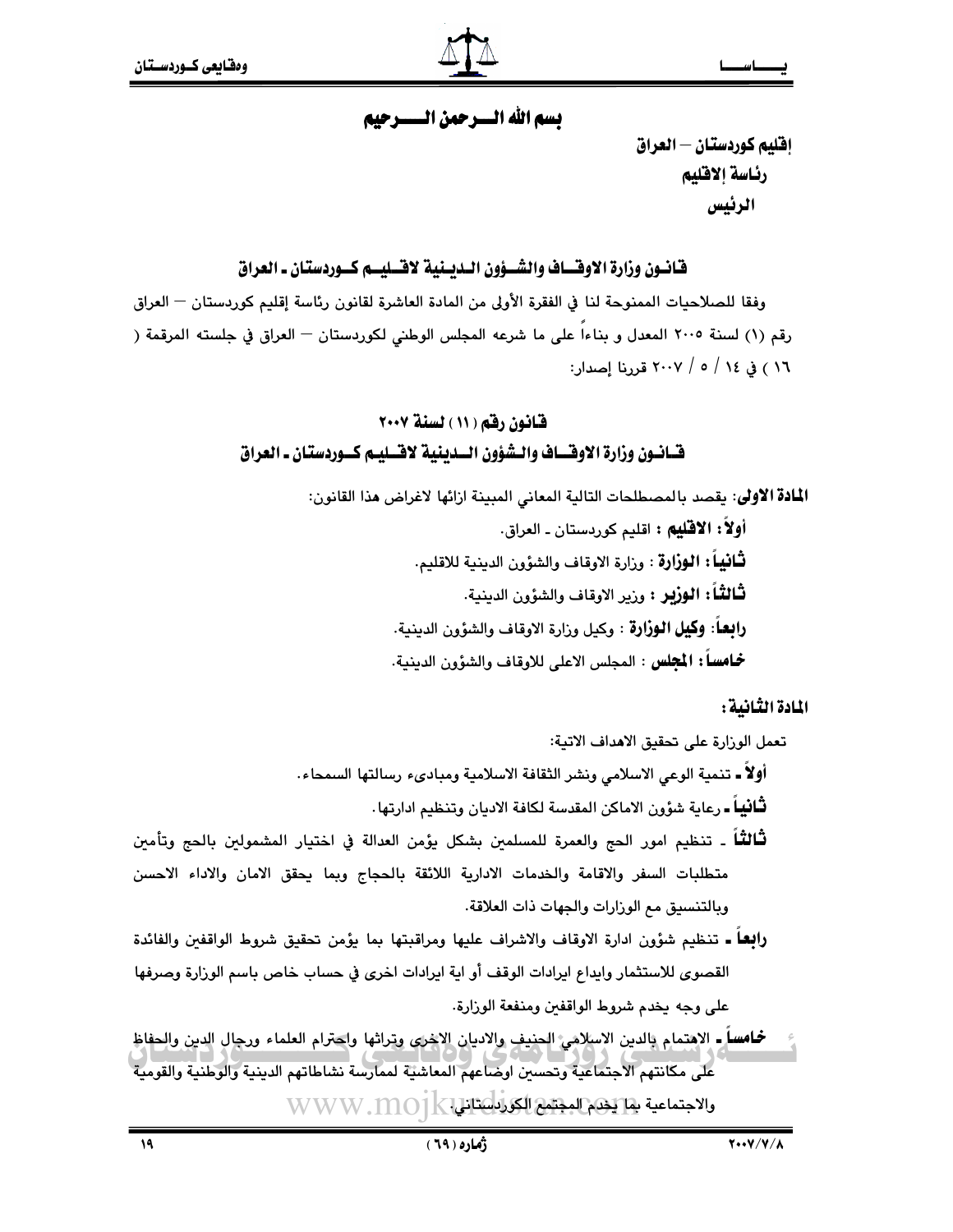**سادسا ـ ت**وثيق الروابط بين مختلف الديانات والمذاهب والطوائف في كوردستان ـ العراق.

- **ســابِهـ**اً ــــ إنــشاء وتعمــير المــساجد والجوامــع ودور العبـــادة الاخـــرى وتــأمين متطلباتهــا في الامــاكن اللازمة وتأمين دور للأئمة والخطباء في الجوامع التي ستتم انشاؤها.
- **ثَّامناً ـ** مواكبة ما يستجد في الفكر الاسلامي في العالم وتحقيق التماس مع علمائها ومؤسساتها الثقافية والعلمية لاستزادة المعرفة الاسلامية وتعريف العالم بالشعب الكوردي ودوره في الدفاع عن الاسلام ونشره واغناء تراثه الثقافي والحضارى.
- **تّــاسهـا ـ**ـ متابعة تـطوير المنـاهج الدراسية للدراسات الاسلامية بما يؤدي الى نبذ الفكر التكفيري والالحادي والتطرف الديني والارهاب في مختلف مراحلها وتأمين المدارس اللائقة بها من حيث البناء والادارة والاساتذة وتأمين مستلزمات الدراسة واستحداث مستويات للدراسات الدينية من معاهد وكليات ودراسات عليا بما يؤمن تخريج علماء مقتدرين في الخطابة والارشاد الديني والفتاوي الشرعية.
- عاشـــــــراً الأهتمــــــام بـــــشؤون الأديـــــان والطوائـــــف والمـــــذاهب في الاقلـــــيم بمــــا يحقــــق روح التسامح بين الاديان وتأمين التواصل فيما بينها.
- **حــادي عــشرـ** العمـل علــى تهيئــة جيــل مــن العلمــاء المـسلمين يتميــزون بمـستوى علمــي ديــني عــال ضـمن اطـار العقائـد الاسـلامية الـسمحاء وبعيـدين عـن التطـرف والغلـو والفكـر الـتكفيري، وبثقافة واسعة ومتحلين بالروح القومية ومدافعين عن مكاسب شعب كوردستان.
- **تـْــاني عــشَر-** تهيئــة كافــة وســائل الخـدمات مــن القاعــات والمتطلبــات اللازمــة للمناســبات الدينيــة والاجتماعيــة بــشكل يــؤمن تقــديم افــضل الخــدمات للمجتمــع عنــد الحاجــة وفــتح قاعــات خاصة للمناسبات الاجتماعية الدبنية للنساء.

**ثَّـالتْ عشرـ** إقامة الدورات اللازمة وإدامتها لتقوية الأئمة والخطباء ورجال الدين في الاقليم.

**رابع عشر-** استيعاب خريجي الثانويات والمعاهد والكليات الاسلامية في الاقليم ضمن دوائـر وزارة الاوقــاف للاستفادة منهم في الاماكن اللازمة بعناصر ذات مستوى علمي عال ووعى قومي كاف.

**خمامس عشرــ** تشجيع عقد المؤتمرات لتكريس ثقافة الحوار والتعايش السلمي بين الاديان.

### تشكيلات الوزارة

ا**لمادة الثَّالثَّة:** تتألف الوزارة من التشكيلات التالية:

أولاً : السؤرير : هــو الــرئيس الاعلــي للــوزارة والمــسؤول عــن اعمالهــا وتوجيــه سياســتها والاشــراف والرقابـة عليهـا وتــصدر عنــه وتنفـذ باشـرافه جميــع القـرارات والاوامـر والتعليمـات في كـل مـا لــه علاقسة بمهسام السوزارة وتسشكيلاتها وصسلاحياتها وسسائر شسؤونها الفنيسة والماليسة والاداريسة والتنظيميــة وفسق احكمام القسانون ويكسون مسسؤولا امسام مجلسس السوزراء باعتبــاره عسضوا مَتَّبِّصَامَنَا قَبَيَهِ وَلَيْهِ تَخْوَيْبُلِّ بِعَيْضٍ مِنْ صَبَلَاحِياتِهِ إِلَى وَكِيبِلْ البَوزارةِ أَو المبدراء العُبامَين أَو مَيْن يراه مناسباً في الوزاقWWw.mojkurdistan.c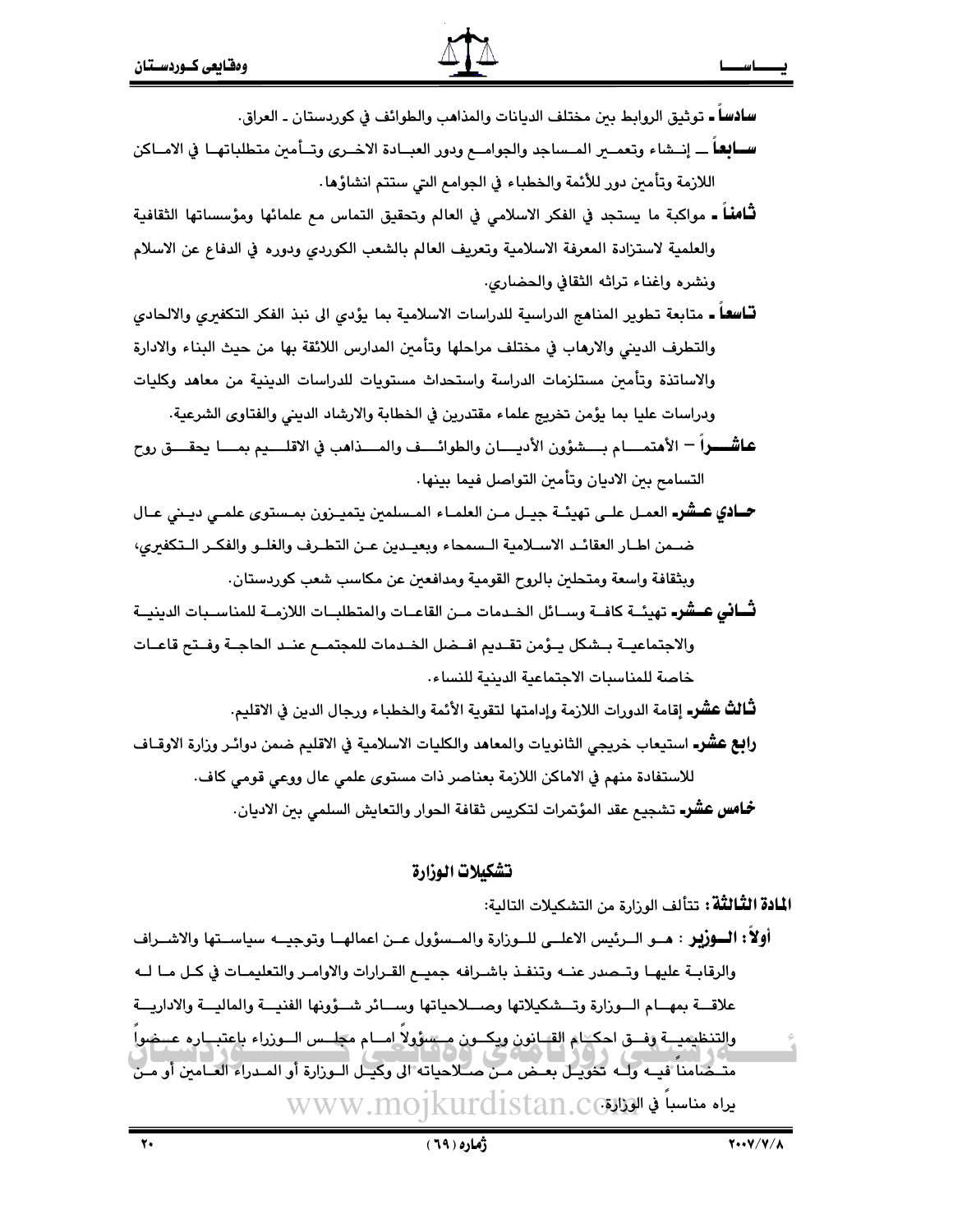- **ثَـَّانياً : وكيل الـوزارة**: يساعد الورير في توجيه الورارة والاشراف على شوِّونها ضمن الصلاحيات الـتي توكـل اليه من قبل الوزير على ان يكون حاصلا على شـهادة جامعيـة اوليـة اختـصاصية ومـن ذوى الخـبرة والممارسة.
- **ثَـالثَـاً: مكتب الوزير**: يديره موظف بدرجة مدير حاصل على شهادة جامعية اولية ويعاونه عدد من الموظفين.
- **رابعاً: مكتب وكيل الوزارة**: يديره موظف بدرجة مدير حاصل على شهادة جامعية اولية ويعاونه عدد من الموظفين.
- **خمامساً: المستشارون** : لا يزيد عددهم عن اربعة وعلى ان يكونوا من حملة شهادات جامعية اولية ومن ذوي الخبرة و الممارسة ويكون اثنان منهم من المسلمين و احدهم مسيحي و الاخر ايزيدي.
- **سادساً: المُقتَش العام في الوزارة** :ويكون بدرجة مدير عام يتم ترشيحه من قبل الوزير على ان يكون حاصلا على شهادة جامعية اولية ومن ذوى الخبرة والاختصاص.
- **سابعاً:المديرية العامة للشؤون الادارية والمالية**: يديرها مدير عام حاصل على شهادة جامعية اولية ومن ذوى الخرة والممارسة و الاختصاص.
- ثـامنـــاً : المديريـــة العـامــة للحــج والعمــرة: يــديرهـا مـدير عــام حاصــل علــى شــهادة جامعيــة اوليــة ومــن ذوى الخبرة والاختصاص.
- **تـاسـعـاً : المديريــة العـامـة للديـانــة المـسيحية** : يـديرها مـدير عـام حاصـل علـى شـهادة جامعيــة اوليــة ومن ذوى الخبرة والاختصاص.
- عاشــراً :المديريـــة العامــة للديـانـــة الأيرديـــة: يــديرما مــدير عــام حاصــل علــي شــهادة جامعيــة اولية ومن ذوي الخبرة والاختصاص.
- حسادي عسشر: المسديريات العامسة للأوقساف والسشؤون الدينيسة في محافظسات الاقلسيم: يسدير كللا منهلا مسدير عسام حاصسل علسى شسهادة جامعيسة اوليسة ومسن ذوي الخسبرة والاختصاص.

المادة الرابعة: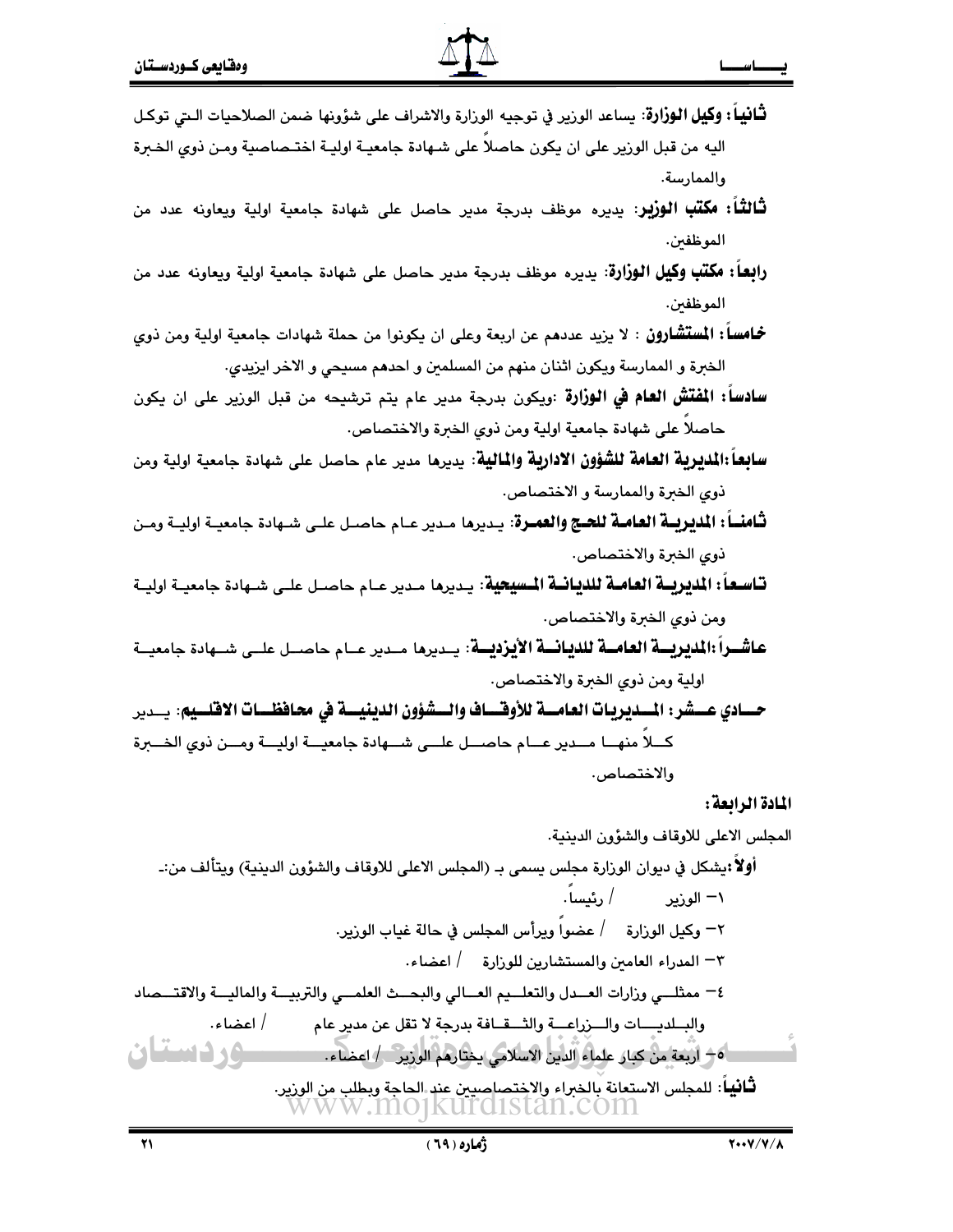### المادة الخامسة:

يشكل مجلس علمي في الوزارة ويحدد تشكيلاته وإختصاصاته بنظام خاص.

### المادة السادسة:

أولاً: تحدد بنظام مهام واختصاصات تشكيلات الورارة. **ثْـانيباً :**للوزير استحداث أو دمج أو إلغاء مديريات أو أقسام أو شعب أخرى ضمن تشكيلات الوزارة وفق متطلبات عملها عند الاقتضاء.

ثَّالتُســاً : للـــورير تـــشكيل اللجـــان الدائميـــة او الوقتيـــة في الـــورارة يعهـــد اليهـــا بمهـــام خاصــــة تتعلـــق بانـــشطة وفعاليــــات الــــوزارة وفقــــا لاحكــــام القــــوانين المــــــرعية والانظمــــة والتعليمـــات الــــصادرة بموجبــــه ولــــه الاســـتعانة بــــالخبراء الاختــــصاصيبن داخــــــل الاقسليم، ويسكون مسن خسارجه بمموافقة مجلس الوزراء.

### المادة السابعة :

للوزير إصدار التعليمات اللازمة لتسهيل تنفيذ احكام هذا القانون.

### المادة الثامنة :

على مجلس الوزراء والجهات ذات العلاقة تنفيذ احكام هذا القانون.

### المادة التاسعة :

يلغي قانون وزارة الاوقاف والشؤون الدينية رقم (٧) لسنة ١٩٩٢ وتعديله. المادة العاشرة:

لا يعمل بأي نص قانوني أو قرار يتعارض مع احكام هذا القانون.

### المادة الحادية عشرة:

ينفــذ هـــذا القـــانون اعتبـــارا مـــن تـــاريخ إصـــداره وينـــشر في الجريـــدة الرسميـــة (وقـــائع کوردستان) .

# مسعود البارزاني رئيس إفليم كوردستان–العراق

### ھـەولـێر

۲/جوزردان/ ۲۷۰۷ کوردیة ٢٤/امار/ ٢٠٠٧ مىلادىة ٧/جماد الاول/ ١٤٢٨ هجرية

ەرشيفى رۆژنامەي وەقايعى كـــــــــوردستان

# www.mojkurdistan.com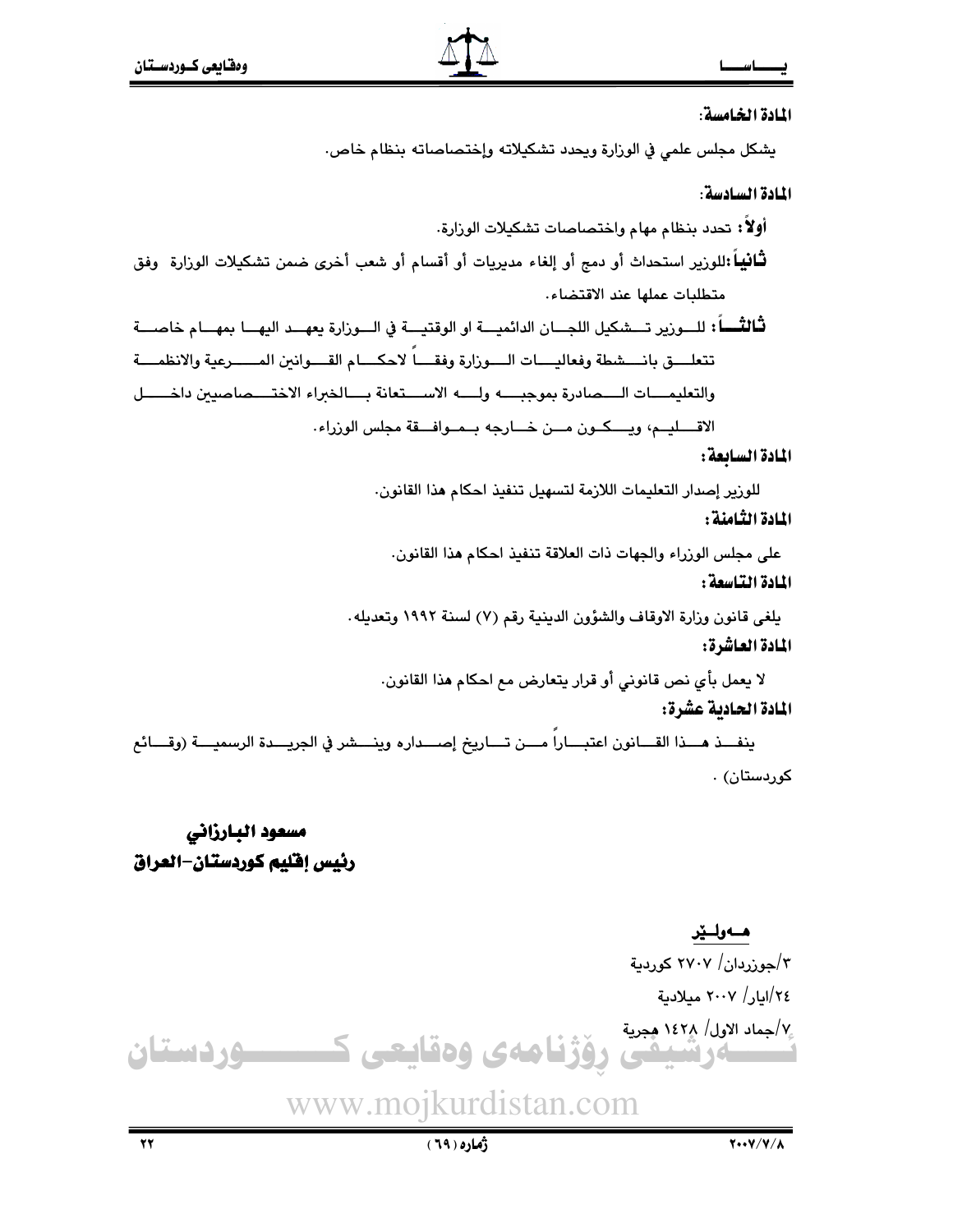### ﴿الاسياب الموجية﴾

لغـــرض تحقيـــق أداء الرســـالة الاســـلامية الـــسمحاء وترســـيخ الـــروابط الـــصحيحة والتــــاَلف والمحبسة بسين الاديسان والمسذاهب وتهيئسة جيسل مسن العلمساء مقتسدر و واع و متسسلح بسالوعى السديني و القسومي و السوطني و النابسذ للفكسر الستكفيري الارهسابي و التطسرف وممتلسك للثقافسة العامــة الواســعة، ولتقــديم افـــضل الخــدمات لــدور العبــادة وادارة شـــؤون الوقــف وتقويــة الــروابط بسين الاديسان والمسذاهب ، وللحفساظ علسى الستراث العلمسى للعلمساء الكسورد و السذي يعتسبر جسزءاً مهمـــاً مــــن الــــتراث الاســــلامي العــــالمي عـــــبر التــــاريخ و كـــذلك مــــزج وســــائل التعلــــيم الحديثــــة و الاســـتفادة منهـــا وتـــسخيرها لرفــــع المـــستوى العلمـــى، و تقـــديم افــــضل الخـــدمات لـــشعب اقلـــيم كوردستان في مختلف المناسبات الدينية فقد شرع هذا القانون.

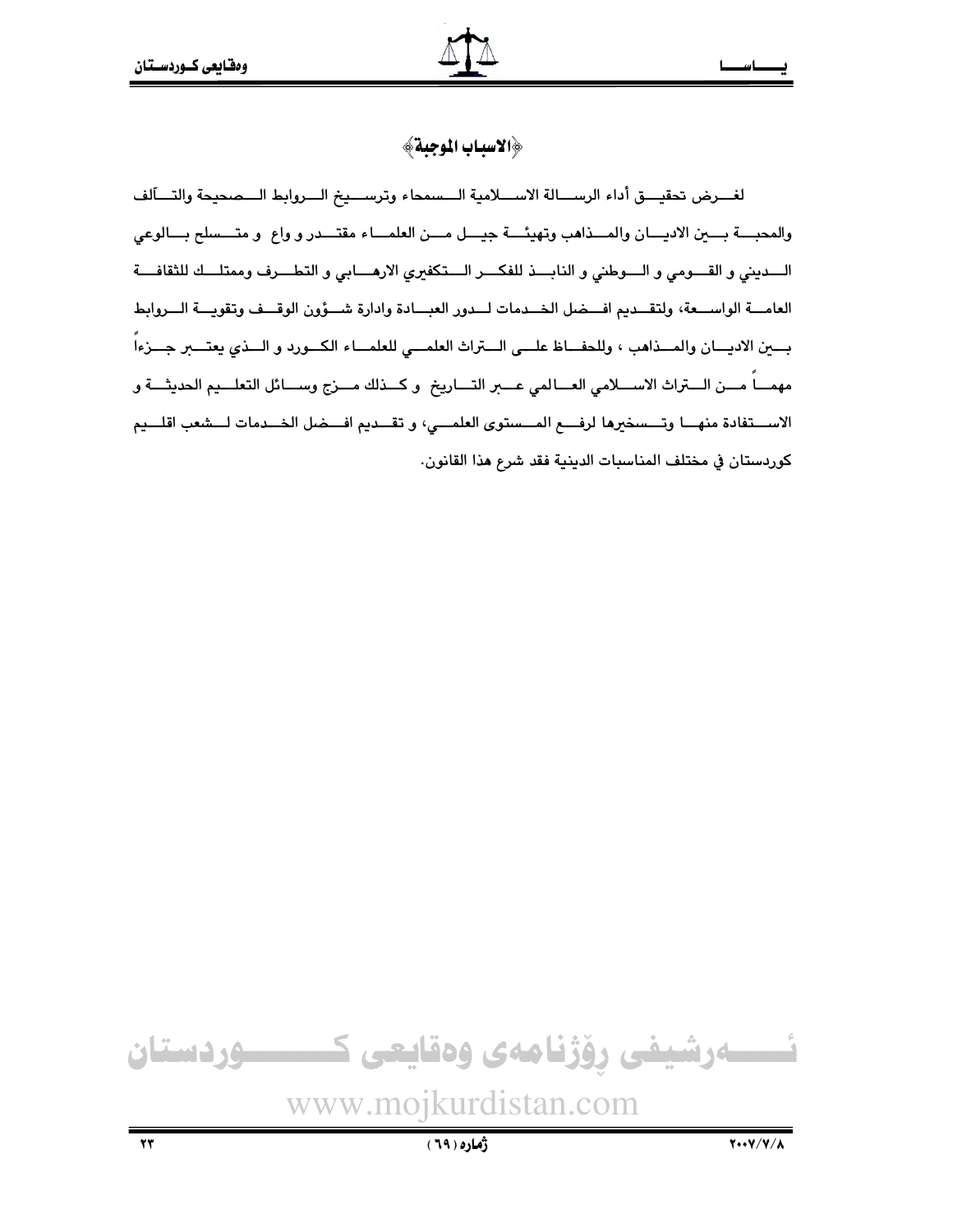### تسم الله السيرجهن التستترجيم

إفليم كوردستان — العراق رئاسة الاقليم الرئيس

ياسم الشعب فنرار رفق ( ١٤ ) لسنة ٢٠٠٧

### قانيون وزارة السعمل والشيؤون الاجتمياعسية لاقتليسم كسوردستان ـ العراق

وفقـــا للـــمىلاحيات الممنوحـــة لنـــا في الفقـــرة الأولى مـــن المـــابـة العاشـــرة لقـــانون رئاســـة إقلـــيم كوردســـتان – العـــراق رقـــم (١) لـــسنة ٢٠٠٥ المعـــدل و بنـــاءاً علـــى مـــا شـــرعه المجلـــس الوطني لكوردستان — العراق في جلسته المرقمة ( ١٧ ) في ٢٠٠٧/٥/١٥ قررنا إصدار:

# قانون رقم (١٢ )لسنة ٢٠٠٧ فَّـانون وزارة العمل والشَّؤون الاجتماعية لاقليم كوردستان ـ العراق

المادة الأولى:

يقصد بالمصطلحات الاتية المعاني المبينة ازاءها لاغراض هذا القانون: أولاً– الاقليم : اقليم كوردستان ـ العراق. لْتَافِيهاً– الوزارة : وزارة العمل والشؤون الاجتماعية. **ثـالثــاً** – ا**لـوزيـر** : وزير العمل والشؤون الاجتماعية. **رابعاً– وكيل الوزارة**: وكيل وزارة العمل والشؤون الاجتماعية. **خمامساً– المجلس :** مجلس وزارة العمل و الشؤون الاجتماعية.

(مهام الوزارة)

المادة الثانية:

تتولى الوزارة المهام التالية:

أولاً: تجسيد القيمة الانسانية للعمل ودعمه ورعايته باعتباره ركناً اساسياً في تحقيق النهضة التي يشهدها الاتليم فأكلفة الميادين، وَزْنْنَا هناءى وهقاييعنى كمستستنسسور فاستقان

www.mojkurdistan.com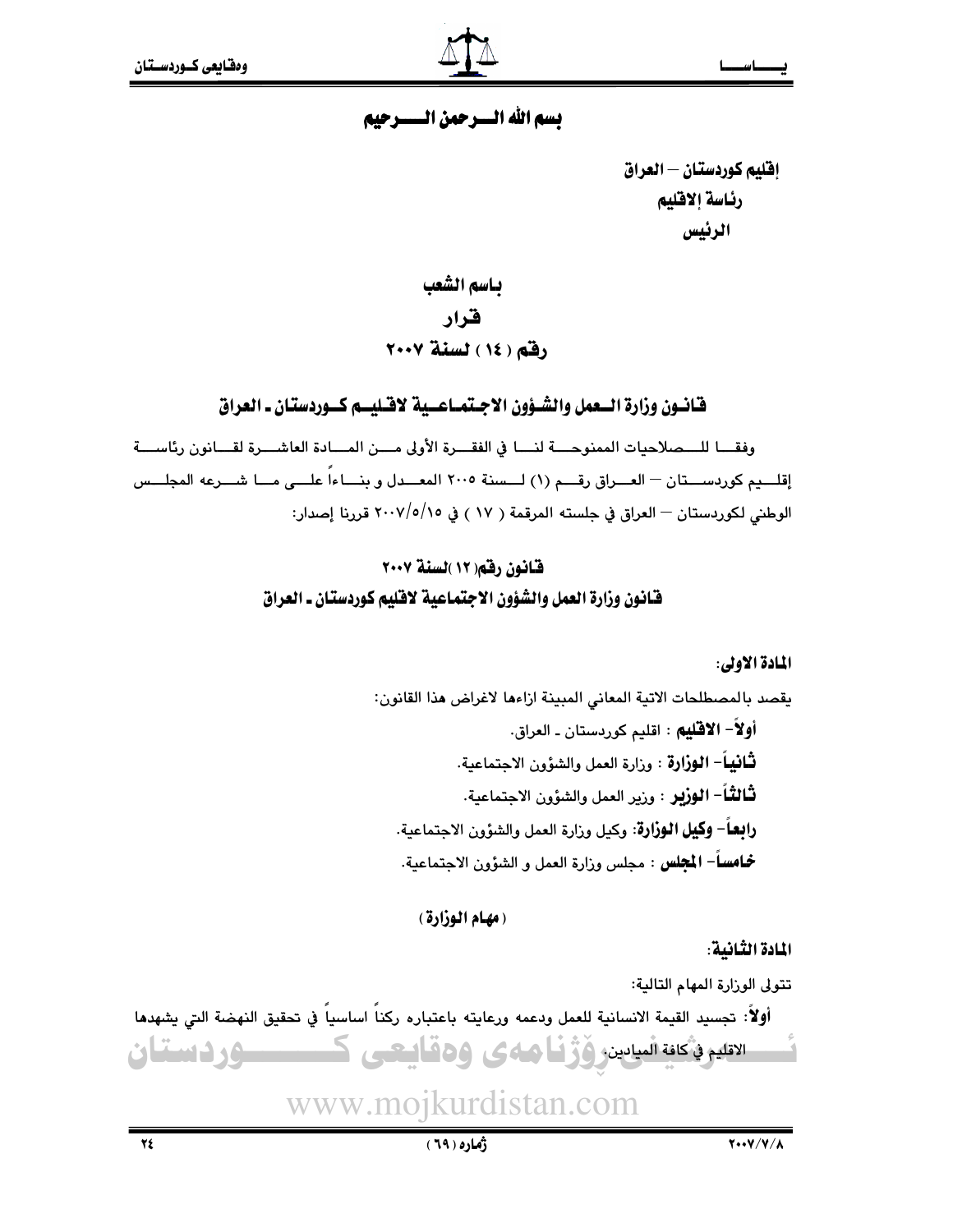|  | <b>ثَانيا</b> ً: العمل على شمول جميع العمال بالضمان الاجتماعي وتأمين الرعاية الاجتماعية اللازمة لهم |  |  |  |  |          |       |
|--|-----------------------------------------------------------------------------------------------------|--|--|--|--|----------|-------|
|  |                                                                                                     |  |  |  |  | ولأسرهم. |       |
|  |                                                                                                     |  |  |  |  |          | 52.12 |

**نَـالثـًا**: توفـِّر فرص عمل متكافئة لكل شخص قادر عليه باعتبار العمل حقا و واجبا تستلزمه ضرورة المساهمة في بناء المجتمع و تطوره و العمل على معالجة ظاهرة البطالة.

**رابِعاً:** نشر الوعى المهنى ، بما يكفل حماية الانسان ومحل العمل وصبيانة الالة للحد من حوادث واصابات العمل،والامراض المهنية والمساهمة في اعداد الكوادر المهنية بالتنسيق مع الوزارات المختصة.

**خماسا:** ايلاء الاهمية القصوى لعملية الوقاية من الجنوح ورعاية الاسر التي تعانى من المشاكل الاجتماعية والاخذ بيدها بما يكفل جعلها في وضع مناسب بحيث تستطيع الاسهام في بناء المجتمع بوعي واخلاص والعمل على مكافحة ومعالجة ظاهرة التسول.

**سادسا**: تنمية المجتمع بما يكفل المساهمة الفعالة في عملية التحولات الديموقراطية واحترام حقوق الانسان عن طريق تغيير الظواهر الاجتماعية التي تحول دون تطور المجتمع.

**سابعا**ً: تأميل الاحداث وذوي الاحتياجات الخاصة تربوياً ومهنياً واجتماعياً بما يضمن مساهمتهم في عملية التنمية والاعمار وازالة المؤثرات النفسية والاجتماعية التى تحول دون ذلك.

**تـّامنـا :** الاهتمام بعوائل ضحايا عمليات الانفال والقصف الكيمياوي وتأمين الرعاية الاجتماعية والنفسية اللازمة لهم بما يتناسب مم ما تعرضوا له من الويلات بالتنسيق مم الجهات ذات العلاقة.

**تـاسعـاً :** تأميل المواطنين مهنياً واجتماعياً من خلال مساعدتهم لاقامة مشاريم انتاجية اسرية.

- **عاشر**اً: العمل على توعية المجتمع ونشر المبادىء والقيم النبيلة عن طريق اقامة الدورات والزيارات الميدانية للعوائل وبمساهمة وسائل الاعلام المختلفة.
- **حمادي عشر**: تقديم المساعدات المالية اللازمة للمعوزين من غير القادرين على العمل ممن لا تتوفر لهم مصادر اخرى للعيش.

**ثَّـاني عشّر:** المشاركة على المستويين العراقي والدولي في النشاطات ذات العلاقة باختصاصات الوزارة.

**ثَّالَتْ عَشَر:** منح التراخيص الخاصة بفتح دور الحضانة والمؤسسات الخيرية بقطاعاتها المختلفة والاشراف عليها وفق ضوابط خاصة بها.

**رابع عشر:**ايلاء الاهمية اللازمة بالناشئة وتسخير كامل طاقاتها لخدمة وتنمية المجتمع بالتنسيق مع الحهات ذات العلاقة.

**خسامس عسشر**:التنسسيق مسع منظمسات المجتمسع المسدني الستي تسسعى لتحقيسق نفسس اهسداف الوزارة ومتابعة نشاطاتها وفعالياتها.

**سادس عشر** :الاهتمام بالنزلاء والمودعين في مؤسسات الاصلاح الاجتماعى وتأمين المستلزمات الضرورية

﴾ لهم يما ينسجم مَع المعايير الدولية وحقوق الانسان والعمل على تأميلهم لاعادة اندماجهم في المجتمع بالتعاون مع المراكز ذات العلاقة.

**سابع عشر:** تشجيع البكوتَ والدرالياتِ الخاصة لِمختلفِ الطَواهرَ الآجَتِمامَةِ لآمِ الجهات ذات العلاقة.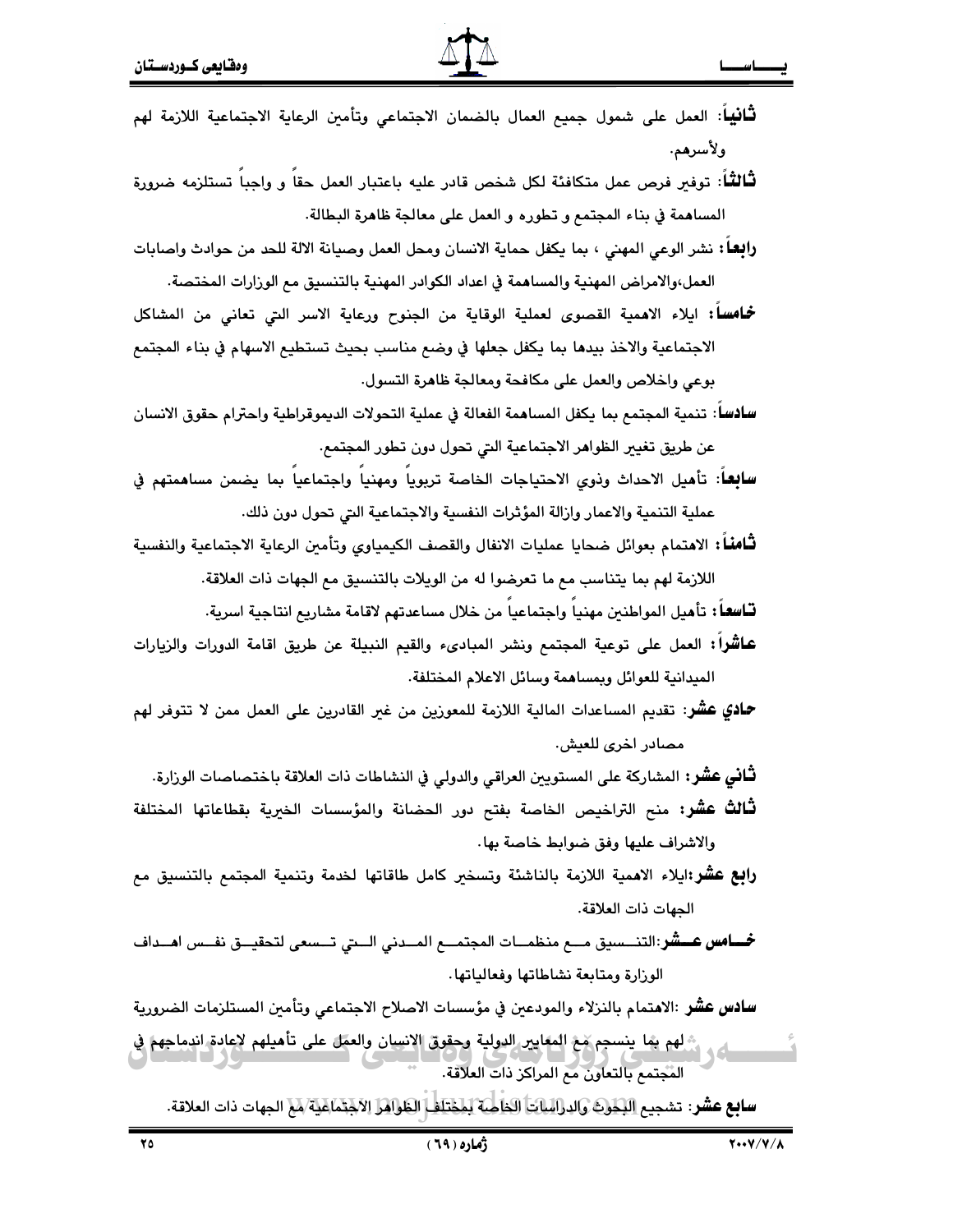**تّـامن عشّر**: تامين المأوى لمن فقدن الامان الاجتماعي والاسرى من النساء.

**تـّـاسع عشر:** تـنـظيـم العلاقة بين العمال وأرياب العمل والعمل على إقتراح التشريعات اللازمة لذلك.

**عشـــــــــرون:** العمل على تبني مشاريع استثمارية لتنمية موارد الوزارة لايجاد مصادر ذاتية لتمويل مشاريعهم.

**حـادي وعشرون**: التنسيق مـع الـجامعات ومراكز البـحوث الاجتماعية بما يحقق ا**ه**داف الورارة.

**ثـّانـى وعشرون**: تـنـظيـم سوق العمل بما يـضمن حقوق العمال المحليين واقـتراح التشريعات اللازمة لذلك.

( تشكيلات الوزارة )

ا**لمادة الثَّالثَّة:** تتألف الوزراة من التشكيلات التالية:

- أولاً:الوزير: هو الرئيس الاعلى للوزارة والمسؤول عن اعمالها وتوجيه سياساتها والاشراف والرقابة عليها وتصدر عنه وتنفذ باشرافه جميع القرارات والاوامر والتعليمات في كل ما له علاقة بمهام الوزارة وتشكيلاتها وصلاحياتها وسائر شؤونها الفنية والمالية والادارية والتنظيمية وفق أحكام القانون ويكون مسؤولا أمام مجلس الوزراء باعتباره عضوا متضامنا فيه وله تخويل بعض من صلاحياته الى وكيل الوزارة او المدراء العامين او من يراه مناسبا في الوزارة.
- **ثَّانياً : وكيل الوزارة**: يساعد الورير في توجيه الوزارة والاشراف على شؤونها ضمن الصلاحيات التي توكل اليه من قبل الورير على ان يكون حاصلا على شهادة جامعية اولية.

**ثَّـالثّـا : مكتب الـوزير**: يديره موظف بدرجة مدير حاصل على شهادة جامعية اولية ويعاونه عدد من الموظفين.

- **رابِعا: مكتب وكيل الوزارة**: يديره موظف بدرجة مدير حاصل على شهادة جامعية اولية ويعاونه عدد من الموظفين.
- **خماساً: المستشارون**: لا يزيد عددهم عن اربعة على ان يكونوا من حملة شهادات جامعية اولية ومن ذوي الخبرة والممارسة.
- **سادساً: المُقتَشُ العام**: يكون بدرجة مدير عام ويعاونه عدد من الموظفين من ذوي الخبرة والاختصاص ويرتبط بالورير مباشرة ويتولى تفتيش دوائر الرعاية الاجتماعية وشبكة الحماية الاجتماعية ودور الدولة والاصلاح الاجتماعى.
- **سابعاً: المديرية العامة للشؤون الادارية والمالية**: يديرها مدير عام حاصل على شهادة جامعية اولية ومن ذوى الخبرة والممارسة.
- **ثـَّامنـاً : المديرية العـامة للعمل والضمـان الاجتمـاعي**: يديرهـا مدير عام حاصـل على شهادة جامعية أولية ومن ذوى الخبرة والممارسة.
- تـاسعاً : الديريَّات العامة للرعاية والتنمية الاجتماعية في محافظات الاقليم: يدير كلاٍّ منها مديِّر عام حاصل على شهادة جامعية أولية ومن ذوى الخبرة و الممارسة. www.mojkurdistan.com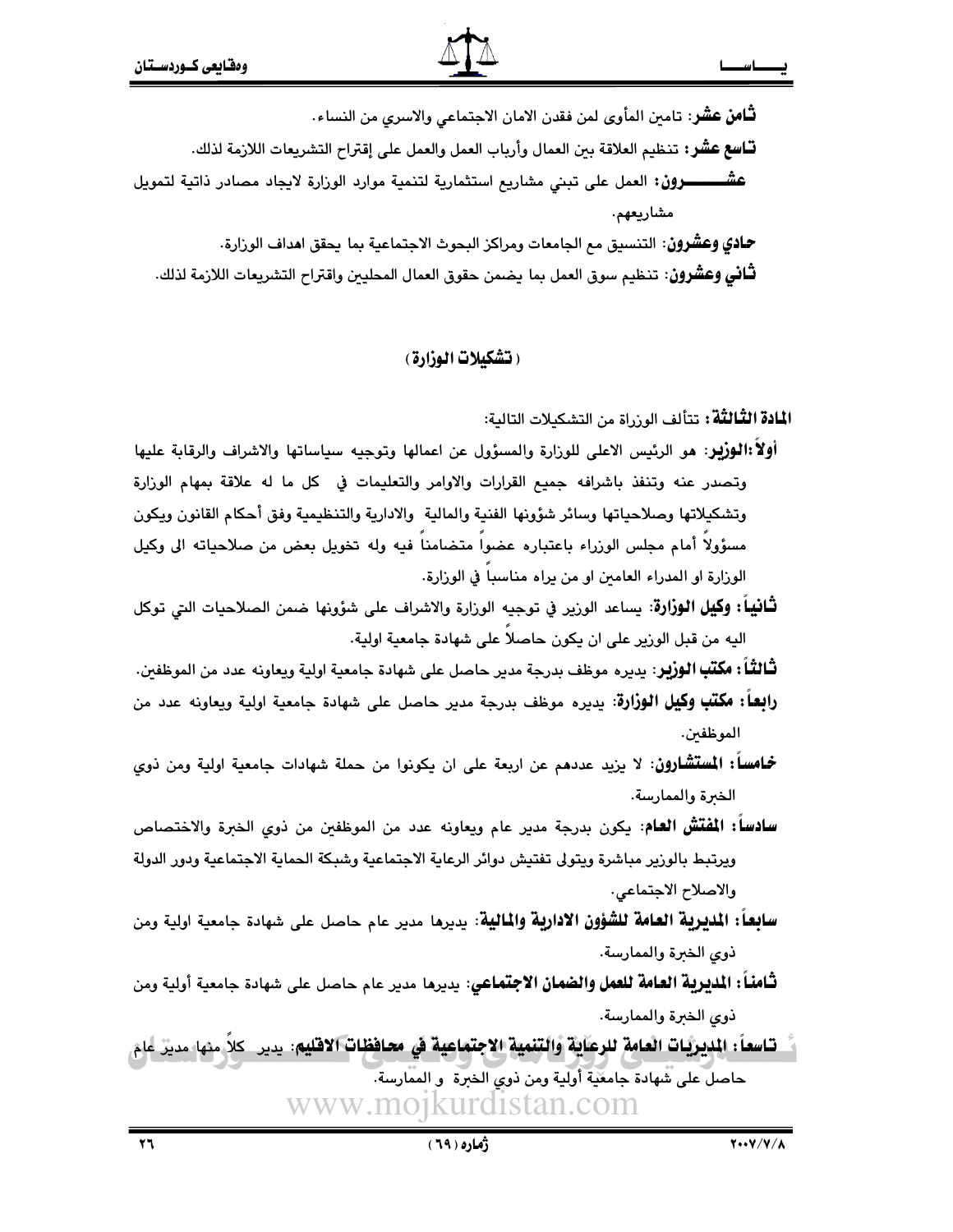عاشراً :المديرية العامة للاصلاح الاجتماعي: يديرما موظف بدرجة مدير عام وترتبط بها: ٠.مديرية إصلاح الكبار في كل محافظة من محافظات الاقليم. ٢.مديرية اصلاح النساء والاحداث في كل محافظة من محافظات الاقليم. المادة الرابعة :

بِؤَلِفٍ فِي الوزارةِ مجلِسٍ بِسمى بِـ (مجلِسٍ وزارةِ العملِ والشَوْوِنِ الاجتماعيةِ) ويتكون من: أولاً: الوزير / رئيساً. **ثَـانيـاً :** وكيل الورارة / عضواً ويترأس اجتماعات المجلس عند غياب الورير. **ثَّنَالَتْـُا**: المدراء العامين في الوزارة / اعضاء. **رابِعـا**: ممثل عن كل من وزارات العدل ، التعليم العالي والبحث العلمي ، التربية ، حقوق الانسان ، الصحة ، الثقافة/ على ان لا تقل درجته عن مدير عام/ عضو. **سادسا**: ممثل عن اتحاد الغرف الصناعية والتجارية في الاقليم / عضو. **سابعا :** ممثلة عن الاتحادات النسوية في الاقليم / عضوة. **ثَـَّامنَــ**اً: ممثل عن اتحادات المعوقـن في الاقليـم / عضو.

**تــاسفــا**: ثلاثة من ذوى الخبرة والاختصاص من خارج او داخل الوزارة باقتراح من الوزير/ اعضاء

المادة الخامسة :

يعقد المجلس اجتماعا اعتياديا كل ثلاثة أشهر على الاقل وللوزير دعوته للانعقاد بصورة إستثنائية كلما دعت الحاجة الى ذلك.

المادة السادسة:

يمارس المجلس الصلاحيات التالية:

- أولاً: رسم السياسة العامة للوزارة وبيان اهدافها في ضوء احكام هذا القانون وتحديد الاسس الادارية والفنية والاقتصادية والمالية التي يرى اتباعها في الوزارة بما يخدم تحقيق اهدافها.
- **ثَّانيا**:مناقشة الخطة الاولية القصيرة والمتوسطة والبعيدة المدى التي تعدها دوائر الوزارة وابداء الرأي فيها وتقديم ما براه بشأنها من توصيات.
- لثَّالثُّلَا: اقتراح تنظيم استثمار الفائض من رؤوس اموال الدوائر التابعة للوزارة وبيان اوجه الاستثمار وفق مقتضيات المصلحة العامة والقوانين المرعية والتعليمات المالية.

**رابعا :** رقابة تنفيذ الخطة دوريا وابداء ما يراه في هذا الشأن من ملاحظات وتوصيات.

**خمامسا:** دراسة مشاريع القوانين الىتى تنوى الوزارة اقتراحها.

<u>سادساً: مناقشة التقرير الدوري العام،عن اعمال الوزارة الذي تعده دائرة التخطيط والمتابعة وبيان ما يزاه في</u> هذا الشأن من ملاحظات وتوصيات.

**سابعاً**: دراسة كل ما يع<u>رضاً</u> لطليه الوزين وليان الرائي فيه وتقديم ما يراه\من\هقترحات وتوصيات.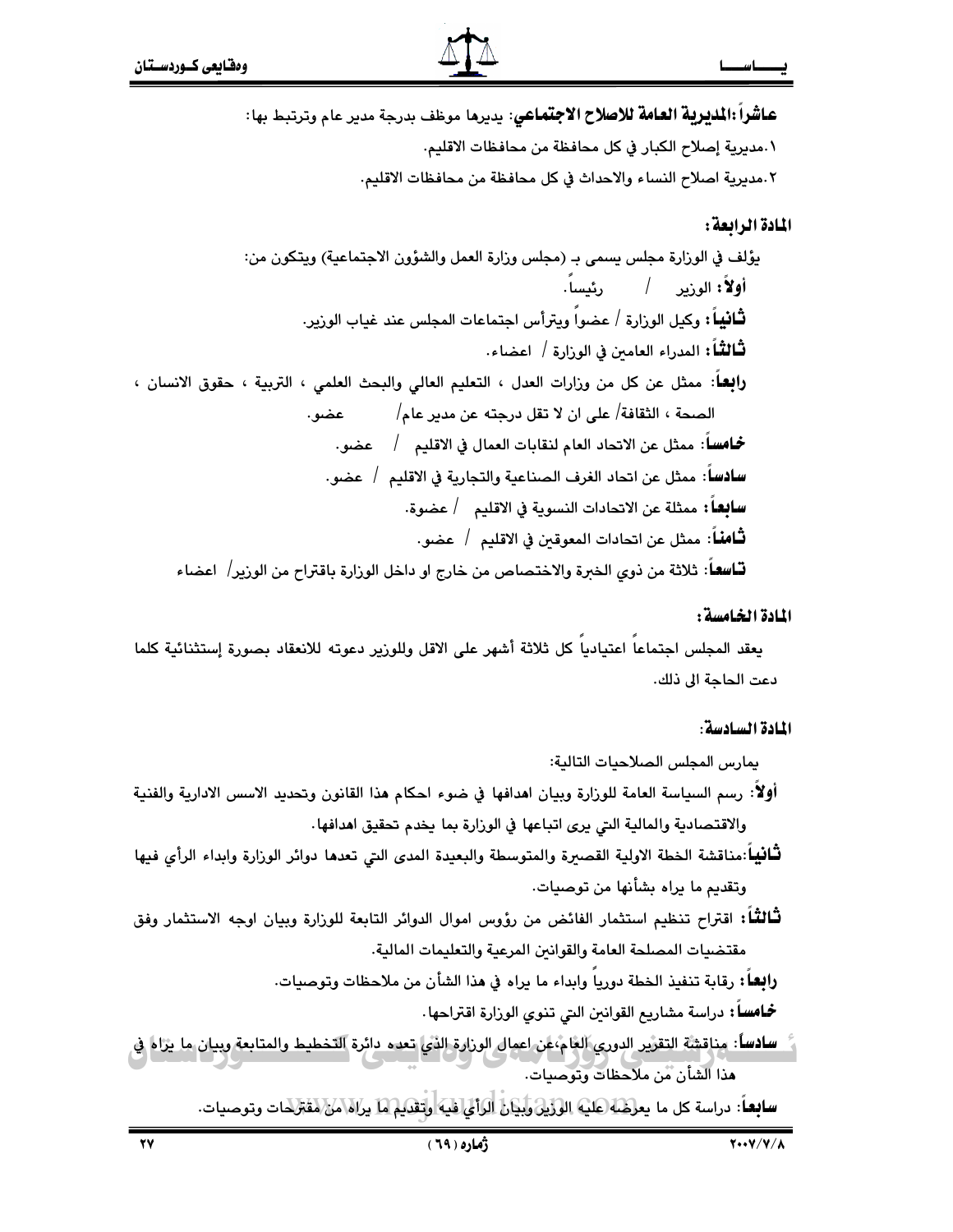

المادة السائعة:

أولا: تحدد بنظام مهام واختصاصات تشكيلات الوزارة. **ثْنَانِياً:** للوزير استحداث أو دمج أو الغاء مديريات ومراكز للدراسات والبحوث و اقسام و شعب حسب متطلبات عمل الوزارة عند الاقتضاء.

**ثْـالثْـا**ً : للورير اصدار التعليمات اللازمة لتسهيل تنفيذ أحكام هذا القانون.

المادة الثامنة:

لا يعمل بأي نص قانوني او قرار يتعارض مع احكام هذا القانون.

المادة التاسعة :

على مجلس الوزراء والجهات ذات العلاقة تنفيذ احكام هذا القانون.

المادة العاشرة:

يلغي قانون وزارة العمل والشؤون الاجتماعية لاقليم كوردستان ـ العراق رقم ٣٤ لسنة ٢٠٠٤. المادة الحادية عشرة:

ينفذ هذا القانون اعتبارا من تاريخ اصداره وينشر في الجريدة الرسمية (وقائع كوردستان).

## مسعود البارزانى رئيس إقليم كوردستان-العراق

# هەولێر  $\frac{1}{2}$ حوزردان/ ۲۷۰۷ کوردیة ٢٤/ايار/ ٢٠٠٧ ميلادية ٧/جماد الاول/ ١٤٢٨ هجرية

### اسياب الموجية

تحقيقـــــاً للتطـــــورات والتحـــــولات الاجتماعيــــــة في كوردســـــتان العـــــراق في ظـــــل النظـــــام الفــدرالي ومواكبـــة للتطـــور الحاصـــل في هـــذا المـــضمار واســـتجابة للتفـــدِيرات الحاصـــلة في ســـوق العمــل ورفـــع المــستوى الــتقنى والثقــافي والاقتـــصادي للطبقـــة العاملـــة في الاقلـــيم وكــذلك لـــضرورة توســـيع وتطـــوير الخـــدمات الاجتماعيــــة وتعزيــــز الانـــشطة ذات الــــصلة بالـــسياسات الاجتماعيــــة وترســـيخ مفـــاهيم الديمقراطيــــة وحقـــوق الانـــسان والحـــد مـــن ظـــاهرة الفقـــر والبطالـــة وتنميـــة ألموارد البشرية وتأمين حقوق ذوي الاحتياجات فقد شرع هذا القانون مستحجم وردستان

www.mojkurdistan.com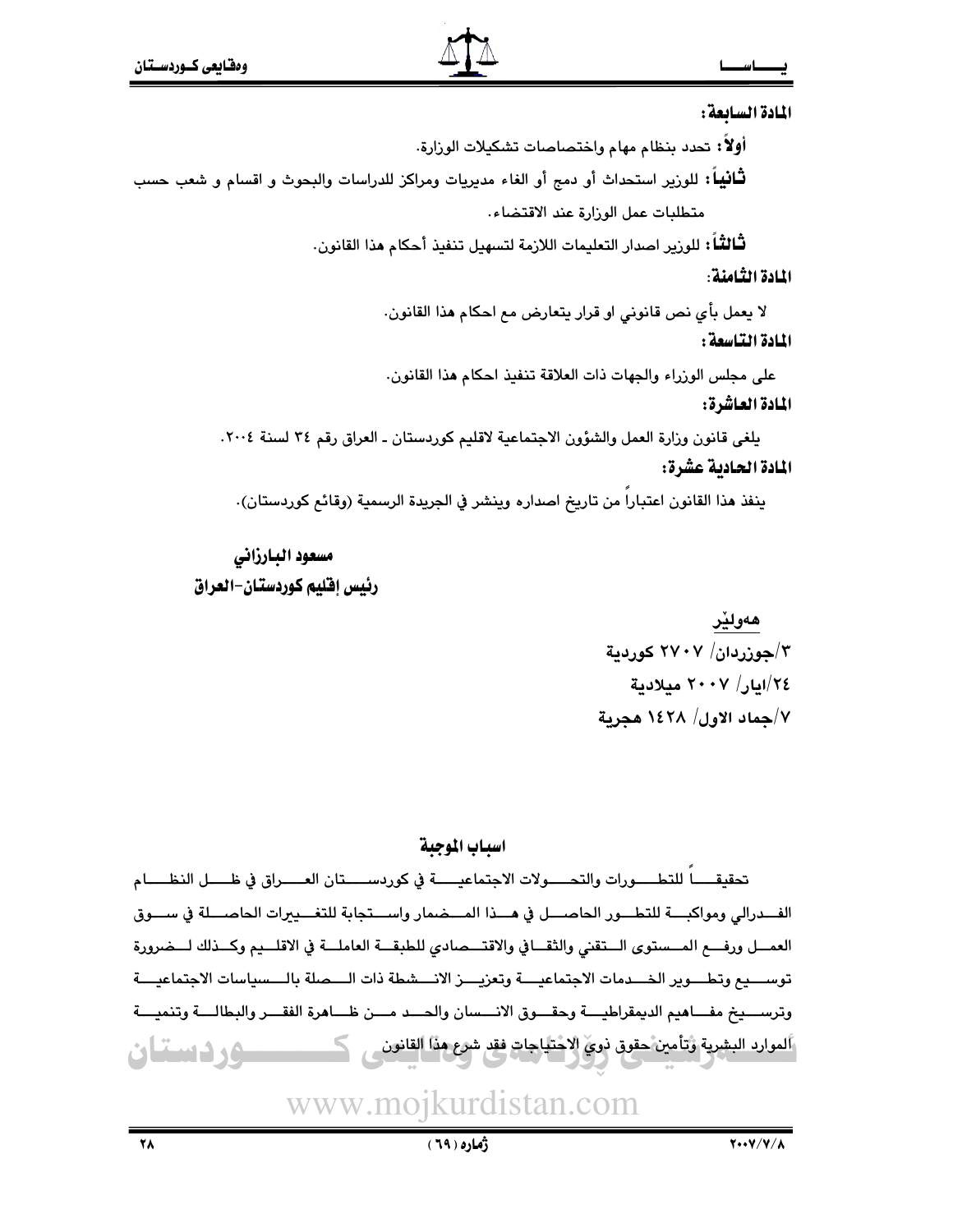### تسم الله السيرجهن التستترجيم

إفليم كوردستان — العراق رئاسة إلاقليم الرئيس

باسم الشعب فخرار رفق (١٧) لسنة ٢٠٠٧

حول السن التقاعدي للمعلمين والمدرسين والمشرفين التربوبين والاختصاصين

وفقــا للــمـلاحيات الممنوحـــة لنـــا في الفقــرة الأولى مـــن المــادة العاشـــرة لقـــانون رئاســـة إقلـــيم كوردســـتان — العـــراق رقـــم (١) لـــسنة ٢٠٠٥ المعـــدل و بنــــاءاً علـــى مـــا شـــرعه المجلـــس الـــوطني لكوردستان – العراق في حلسته المرقمة (٢٠) في ٢٩ / ٥ / ٢٠٠٧ قررنا إصدار:

# قرار رقم ( ١ ) لسنة ٢٠٠٧ حول السن التقاعدي للمعلمين

### والمدرسين والشرفين التزبوبين والاختصاصين

أولاً: الغاء الفقرة (١) من قرار المجلس الوطني لكوردستان ـ العراق المرقم (٢٥) و المؤرخ في١٩٩٧/١٠/٦ الخاص بجعل السن التقاعدي للمعلمين و المدرسين و المشرفين التربويين و الاختصاصيين ٦٨ سنة بدلاً من ٦٣ سنة.

> لله أن على مجلس الورراء و الجهات ذات العلاقة تنفيذ أحكام هذا القرار. لْتَالثْتاً؛ ينفذ هذا القرار إعتباراً من تأريخ نشره في الجريدة الرسمية (وَقائع كوردستان).

# مسعود بارزاني رئيس إفليم كوردستان-العراق

هەولير ۰۷/جوزردان/۲۷۰۷کوردیة <u>۱۷طیران (۲۰۰۷ میلادی رفزنامه ی وهقاییعی کسیسسوردستان</u> ٢١/جماد الاول/٢٨/هجرى www.mojkurdistan.com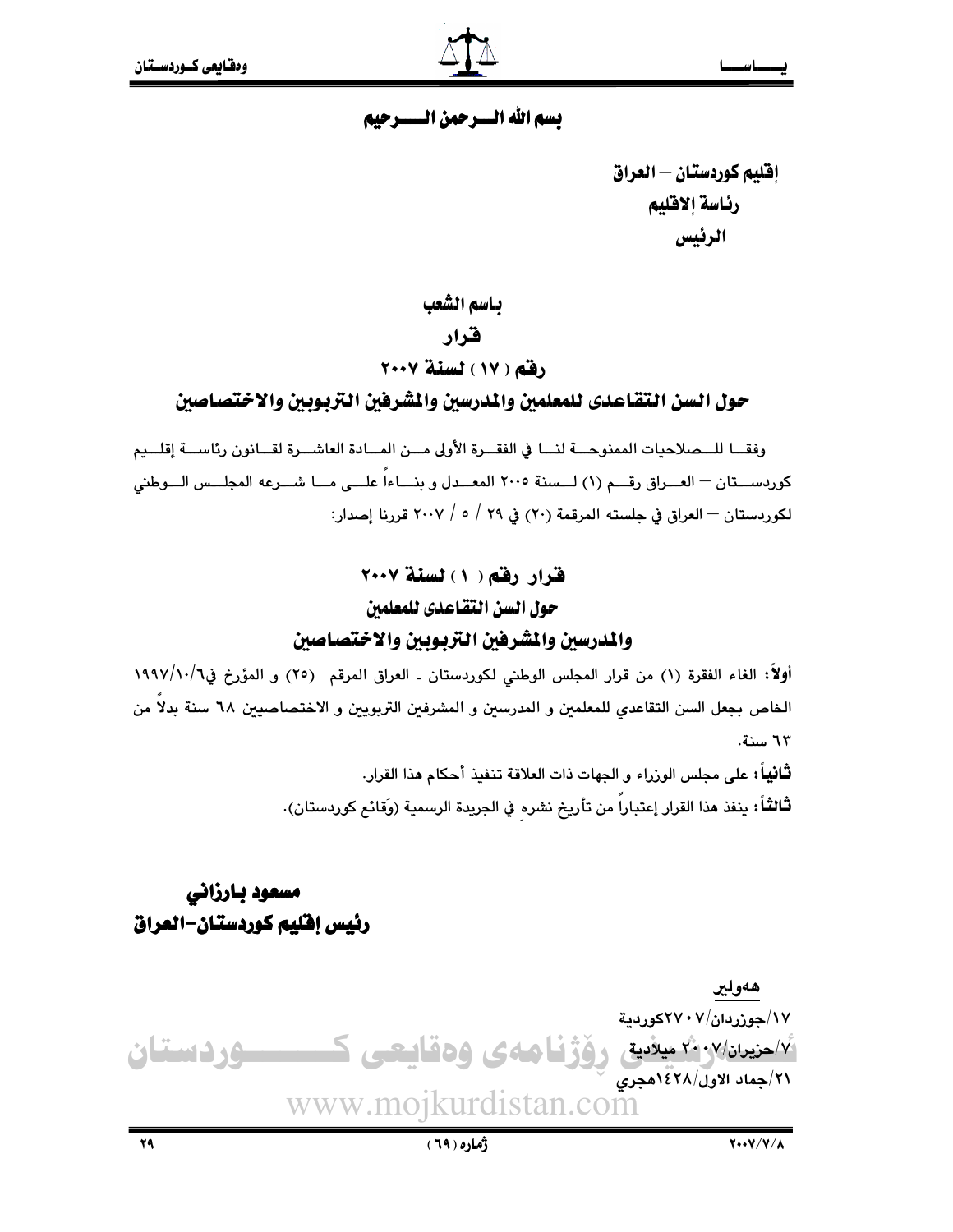تسم الله السيرجهن التستترجيم

إقليم كوردستان — العراق رئاسة إلاقليم الرئيس

باسم الشعب

### ف اد

(قم (١٨) لسنة ٢٠٠٧

ايقاف العمل بشرط الزواج الوارد في الفقرة ( اولا'' ) من المادة ( ٤١ ) من قـّانـون الادعـاء العـام رفقم ( ١٥٩ ) لسنة ١٩٧٩ في افليم كـوردستـان- العراق

وفقا للصلاحيات الممنوحة لنا في الفقرة الأولى من المادة العاشرة لقانون رئاسة إقليم كوردستان — العراق رقم (١) لسنة ٢٠٠٥ المعدل و بناءاً على ما شرعه المجلس الوطني لكوردستان — العراق في جلسته المرقمة (٢٠) في ٢٩ / ٥ / ٢٠٠٧ قررنا إصدار:

### قسوار رقسه (٢) لسنة ٢٠٠٧

# إيقاف العمل بشرط الزواج الوارد في الفقرة ( اولا" ) من المادة ( ٤١ ) من فانون الادعاء العام رفق ( ١٥٩ ) لسنة ١٩٧٩ في افليم كوردستان- العراق

أولاً: ابقاف العمل بشرط الزواج الوارد في الفقرة (أولاً) من المادة (٤١) من قانون الادعاء العام رقم(١٥٩) لسنة ١٩٧٩ في اقليم كوردستان ـ العراق. **ثَـانيـا**ً: لا يعمل بأي نص قانوني أو قرار يتعارض مم أحكام هذا القرار. **ثـالثـاً:** على مجلس الوزراء و الجهات ذات العلاقة تنفيذ أحكام هذا القرار. را**بع**اً؛ ينفذ هذا القرار اعتباراً من تأريخ نشره في الجريدة الرسمية (وقائم كوردستان)

# مسعود البارزاني رئيس إفليم كوردستان-العراق

هەولير ۱۷/جوزردان/۲۷۰۷کوردیة  $\sqrt{\check{Y}}$ احزيران $\gamma/\gamma$ ٠- ^\ ميلادية $\gamma$ رۆژنامەي وەقايعى كــــــوردستان ٢١/جماد الاول/٢٨/هجرية www.mojkurdistan.com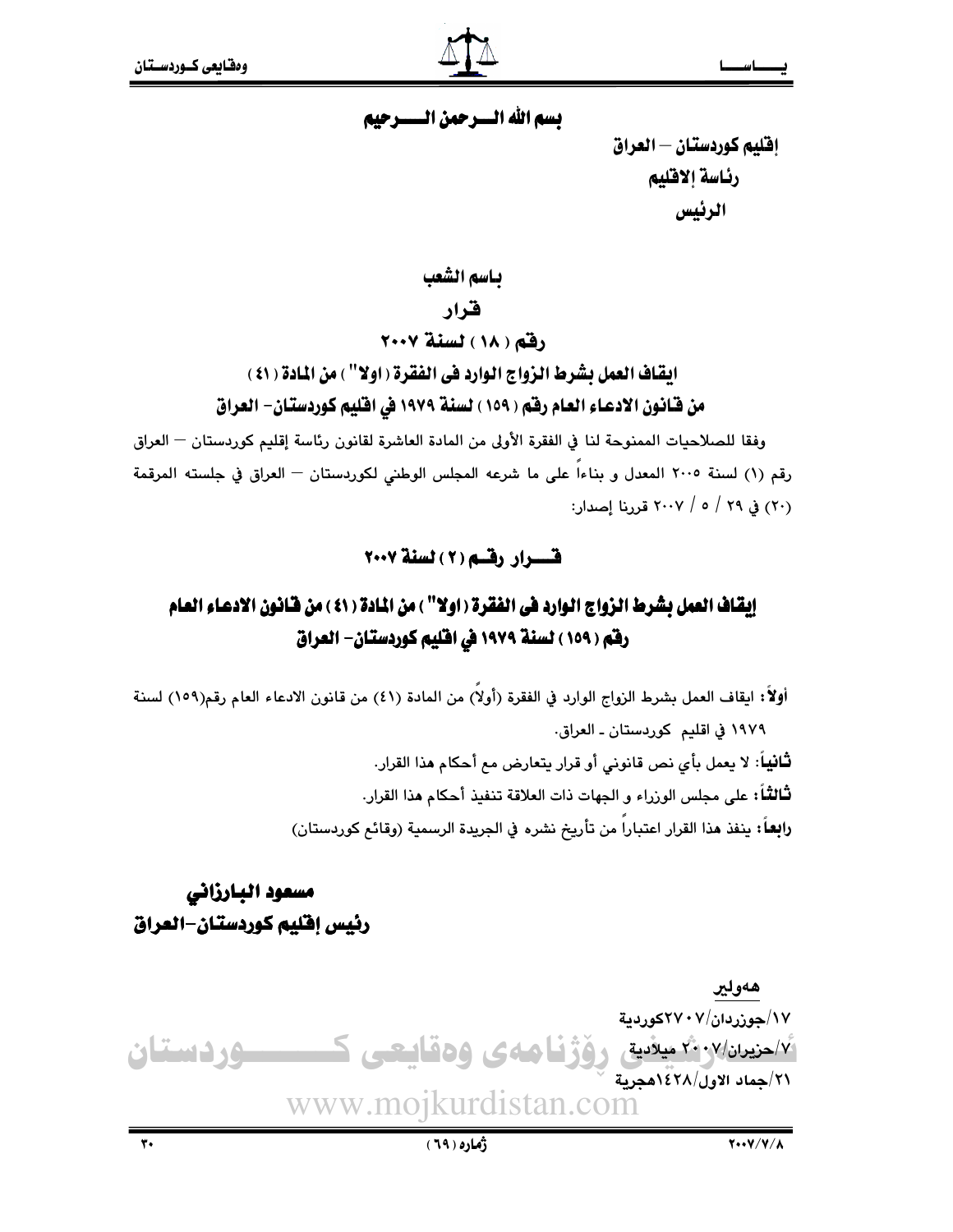### تسم الله السيرجهن التسترجيم

إفليم كوردستان — العراق رئاسة إلاقليم الرئيس

باسم الشعب فرار رفق ( ١٩ ) لسنة ٢٠٠٧ حول تقاعد المشرف العدلي

وفقا للصلاحيات الممنوحة لنا في الفقرة الأولى من المادة العاشرة لقانون رئاسة إقليم كوردستان — العراق رقم (١) لسنة ٢٠٠٥ المعدل و بناءاً على ما شرعه المجلس الوطني لكوردستان — العراق في جلسته المرقمة (٢٠) في ٢٩ / ٥ / ٢٠٠٧ قدرنا إصدار:

# قرار رقم (٣) لسنة ٢٠٠٧ حول تقساعد المشسرف العسدلسي

أولاً: يحـال المـشرف العـدلي علــي التقاعـد عنـد اكمالــه الخامـسة و الـستين مـن العمـر و يكــون راتبــه

التقاعدي مجموع ماكــان يتقاضاه من راتب و مخصصات بتأريخ إحالته على التقاعد.

**ثَانيا**ً: إذا توفيَ المشرف العدلى أثناء الخدمة أو أحيل على التقاعد لأسباب صحية فتطبق بحقـه أحكـام الفقـرة

(أولاً) من هذا القرار بخصوص مسقدار السراتـب التــقاعـــدى.

ثالثاً: لا يـعمل بــأي نــص قــانـونـــي أو قـــرار يتـــعــارض مـع أحــكـــام هـــذا الـــقـــرار. رابعاً: عــلى مجـلـس الـــوزراء و الـجـهـات ذات الــعــلاقة تــــــنفيذ أحــــكام هـــذا الــــقرار.

خمامسساً: ينسسفذ مسسدا القسسرار إعستبساراً مسسن تسأريسسخ نسشسره فسسي الجسسريدة الــــرسمية (وقائـع كـــــوردستان).

مسعود البارزانى رئيس إقليم كوردستان–العراق

۱۴/اجتندان/۲۷۰۷ ، بهردی روژفا های وهقاییعی کمیسکورد استان ٢١/جماد الاول/١٤٢٨ ى هجهى WWW.mojkurdistan.co